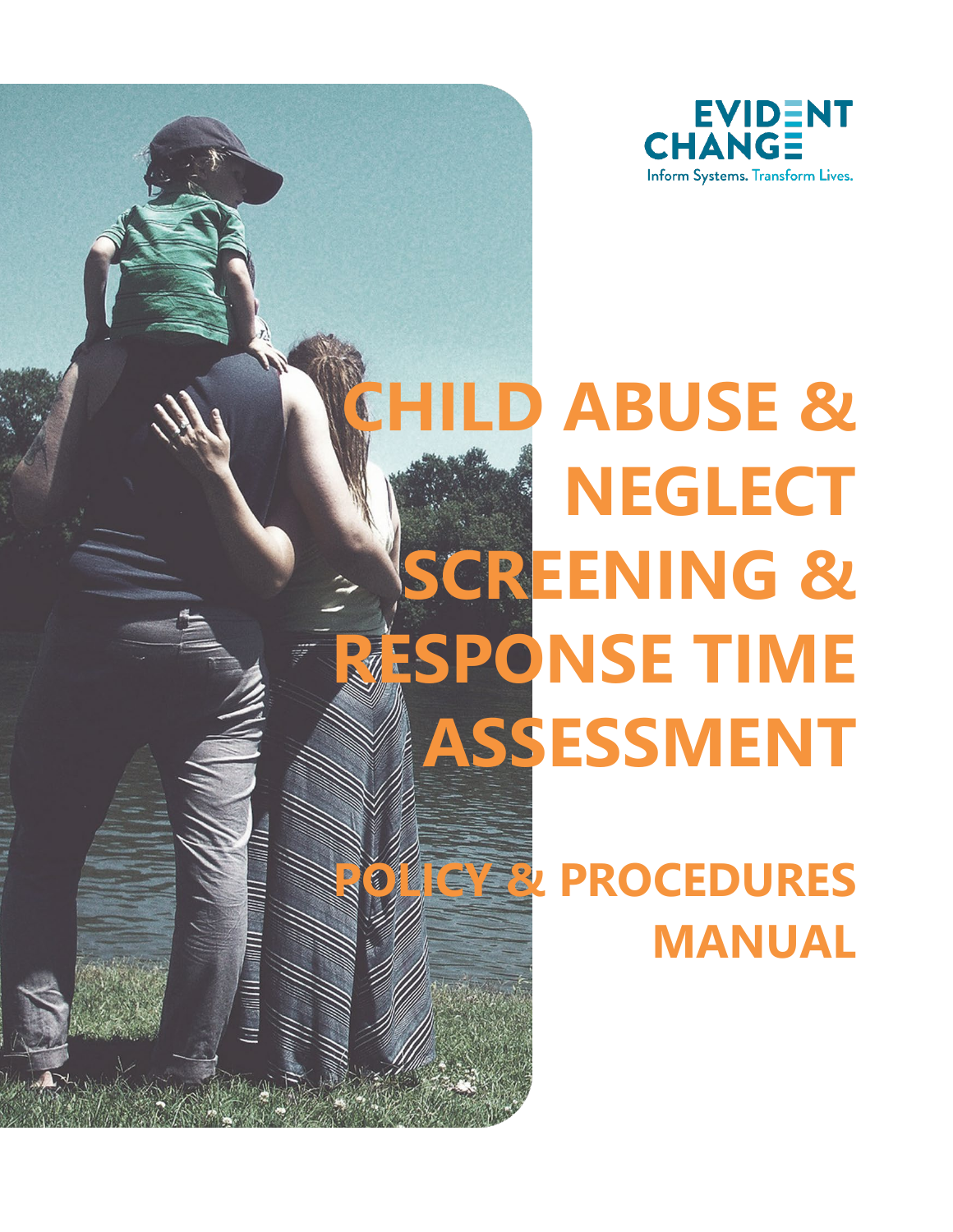# **INDIANA DEPARTMENT OF CHILD SERVICES**

August 2011 *Updated: June 2021*

Structured Decision Making® and SDM® are registered in the US Patent and Trademark Office



# **ABOUT EVIDENT CHANGE**

Evident Change promotes just and equitable social systems for individuals, families, and communities through research, public policy, and practice. For more information, call (800) 306-6223 or visit us online at EvidentChange.org and @Evident\_Change on Twitter.

© 2021 Evident Change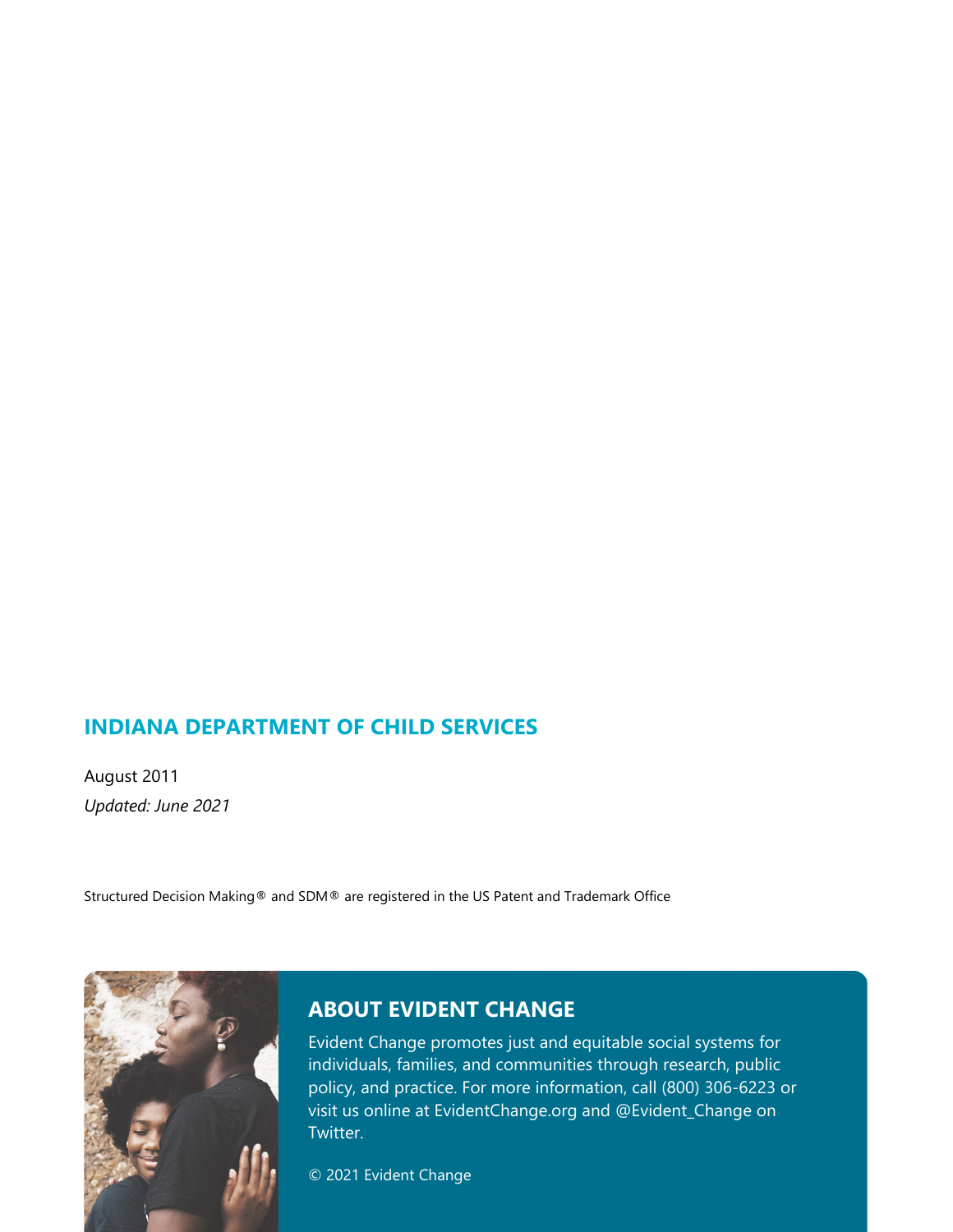# **CONTENTS**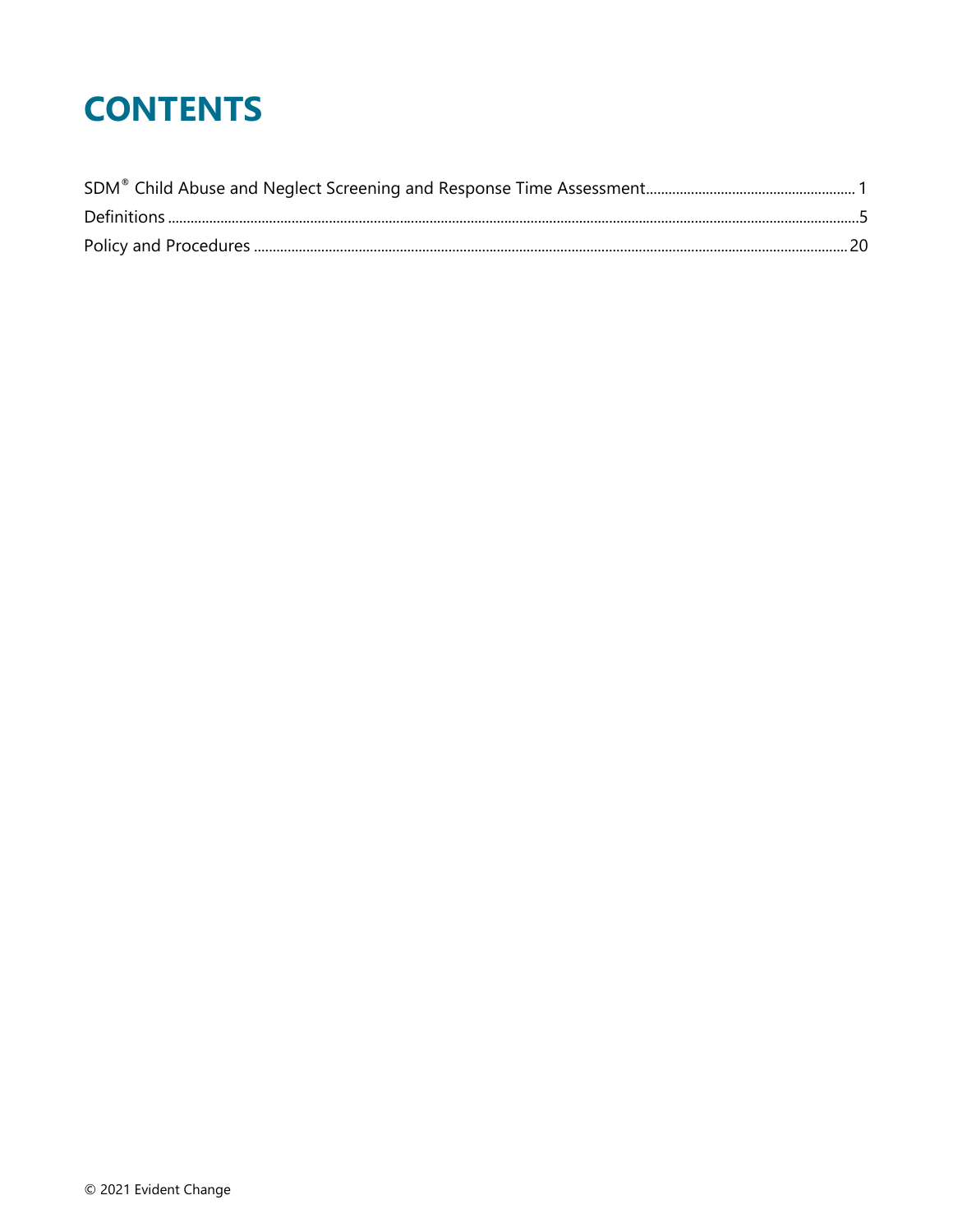#### **INDIANA DEPARTMENT OF CHILD SERVICES**  $r: 03/21$ **SDM® CHILD ABUSE AND NEGLECT SCREENING AND RESPONSE TIME ASSESSMENT**

<span id="page-3-0"></span>

| <b>Report Name (last, first):</b> | <b>Referral Date:</b> |                         |
|-----------------------------------|-----------------------|-------------------------|
| <b>MAGIK#:</b>                    | <b>Referral Time:</b> | $\Box$ a.m. $\Box$ p.m. |
| <b>Hotline Worker:</b>            |                       |                         |

#### **SECTION 1. PRELIMINARY SCREENING**

#### **One or more elements of the child abuse/neglect (CA/N) policy are not met:**

- $\square$  No victim is currently a child
- $\Box$  Child/young person was allegedly abused/neglected outside Indiana and there is no current risk of harm
- $\Box$  Alleged perpetrator is not a parent, guardian, or custodian as defined by Indiana law AND the report does not include allegations of sexual abuse

#### **Report does not require screening, but does require a non-investigatory response by the agency:**

- $\square$  Service request/courtesy interview for another jurisdiction
- □ Safe Haven case
- $\Box$  Mental Health and Developmental Disability Family Evaluation
- $\Box$  Other:

#### **If any item in Section 1 is marked, the screening and response time assessment is complete.**

#### **SECTION 2. MALTREATMENT TYPE**

#### **SUSPICIOUS DEATH OF A CHILD**

- $\square$  Suspicious death or near fatality of a child before his/her third birthday
- $\square$  Suspicious death of a child and there is concern of abuse or neglect

#### **PHYSICAL ABUSE**

- $\Box$  Injury that appears non-accidental, suspicious, or is inconsistent with explanation
- $\Box$  Caregiver action that will likely cause injury

#### **SEXUAL ABUSE**

- $\Box$  Rape of a child
- $\Box$  Child molestation
- $\Box$  Child exploitation
- $\Box$  Child pornography
- $\Box$  Child seduction
- $\Box$  Sexual misconduct with a minor
- $\Box$  Public indecency
- $\Box$  Child prostitution
- $\Box$  Patronizing a child prostitute
- $\Box$  Promoting child prostitution
- $\Box$  Incest
- $\square$  Sexual trafficking
- Sexual battery
- $\Box$  Vicarious sexual gratification
- $\Box$  Child solicitation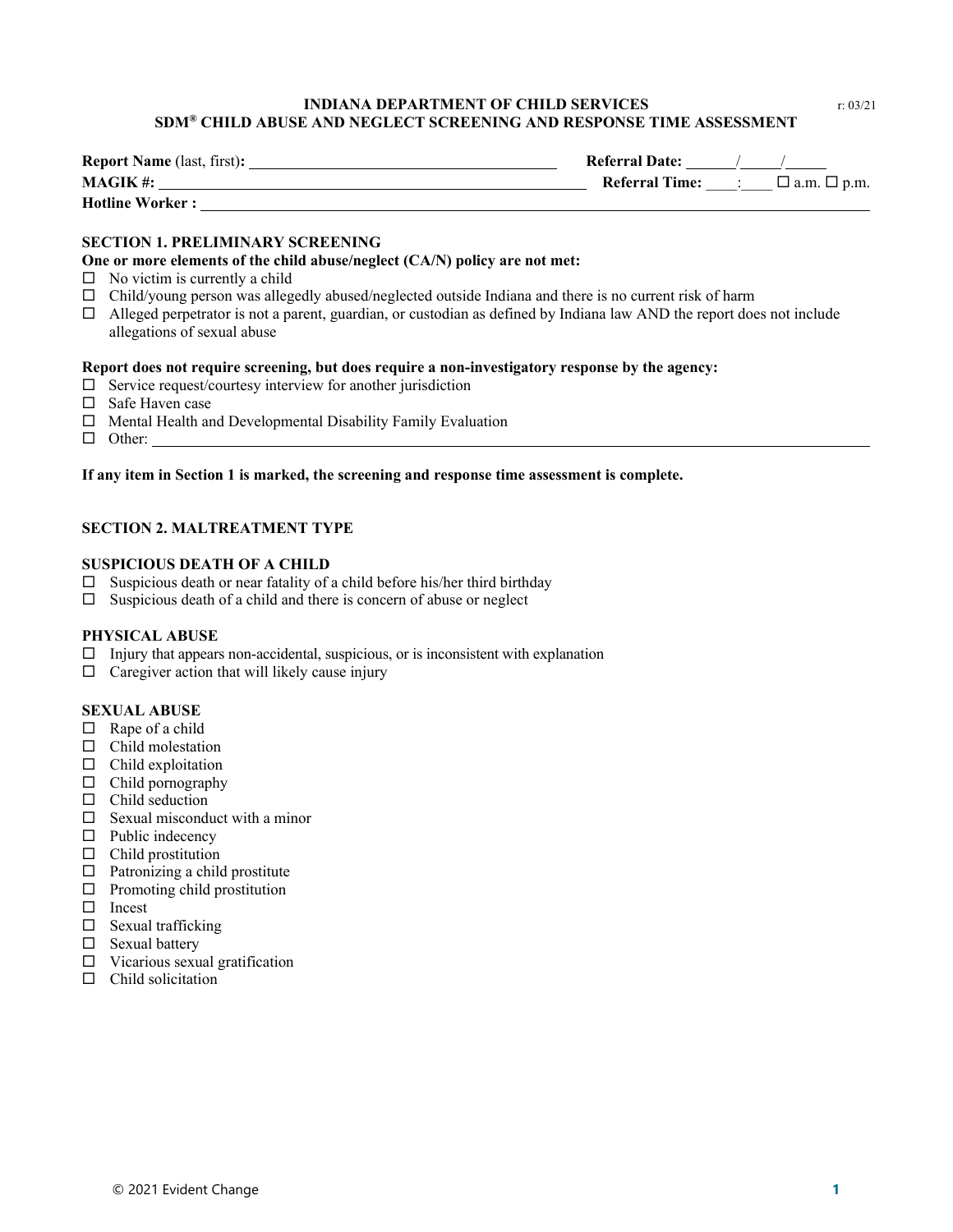#### **NEGLECT**

#### **General Neglect**

- $\square$  Drug-exposed newborn
- $\Box$  Giving child toxic chemicals, alcohol, or drugs
- $\Box$  Inadequate food, or signs of malnutrition
- $\Box$  Exposure to unsafe conditions in the home
- $\Box$  Inadequate clothing or hygiene
- $\Box$  Lack of supervision
- $\square$  Unaccompanied minor in a shelter
- $\Box$  Exposure to domestic violence (violence between intimate partners) in the home
- $\square$  Known sexual perpetrator has unsupervised or unrestricted access to child
- $\square$  Sexual predator in the home
- $\Box$  Exposure to or forced participation in illegal activity
- $\Box$  Risk of sexual abuse
- $\Box$  Living in the same household with an adult who committed or is charged with human or sexual trafficking
- $\Box$  Known trafficker has unsupervised or unrestricted access to a child
- $\Box$  Labor trafficking

#### **Failure to Protect**

 $\Box$  The caregiver does not intervene despite knowledge (or reasonable expectation that the caregiver should have knowledge) that the child is being harmed (includes physical or sexual abuse, neglect, or mental injury) by another person

#### **Abandonment**

- $\Box$  A child of any age has been abandoned
- $\Box$  A child is being discharged from a facility and parents refuse to accept the child back or make appropriate alternative arrangements

#### **Risk of Harm**

- $\Box$  Current open case and a new child is now living in the home
- $\Box$  Prior failed case and a new child is now living in the home
- $\Box$  Prior death or serious injury of a child due to child abuse or neglect, services were not offered or successfully completed, and a new child is now in the home
- $\Box$  Child's basic needs are likely to be unmet due to caregiver impairment

#### **Medical Neglect**

 $\Box$  The unreasonable delay, refusal, or failure on the part of the caregiver to seek, obtain, and/or maintain necessary medical, dental, or mental health care

#### **Educational Neglect**

- $\Box$  A child age 5 or 6 is currently or was previously enrolled in school, and the parent is now refusing to allow or failing to support the child in attending school
- $\Box$  A child is age 7–12 and there is unreasonable delay, refusal, or failure on the part of the caregiver to seek, obtain, and/or maintain education for the child
- $\Box$  A child is age 13 or older, enrolled in school, and not attending to the extent that educational neglect is present

#### **EMOTIONAL INJURY**

 $\Box$  A child has an observable, identifiable, and substantial impairment of his/her mental or psychological ability to function as a result of an act or failure to act by a parent, caregiver, or household or family member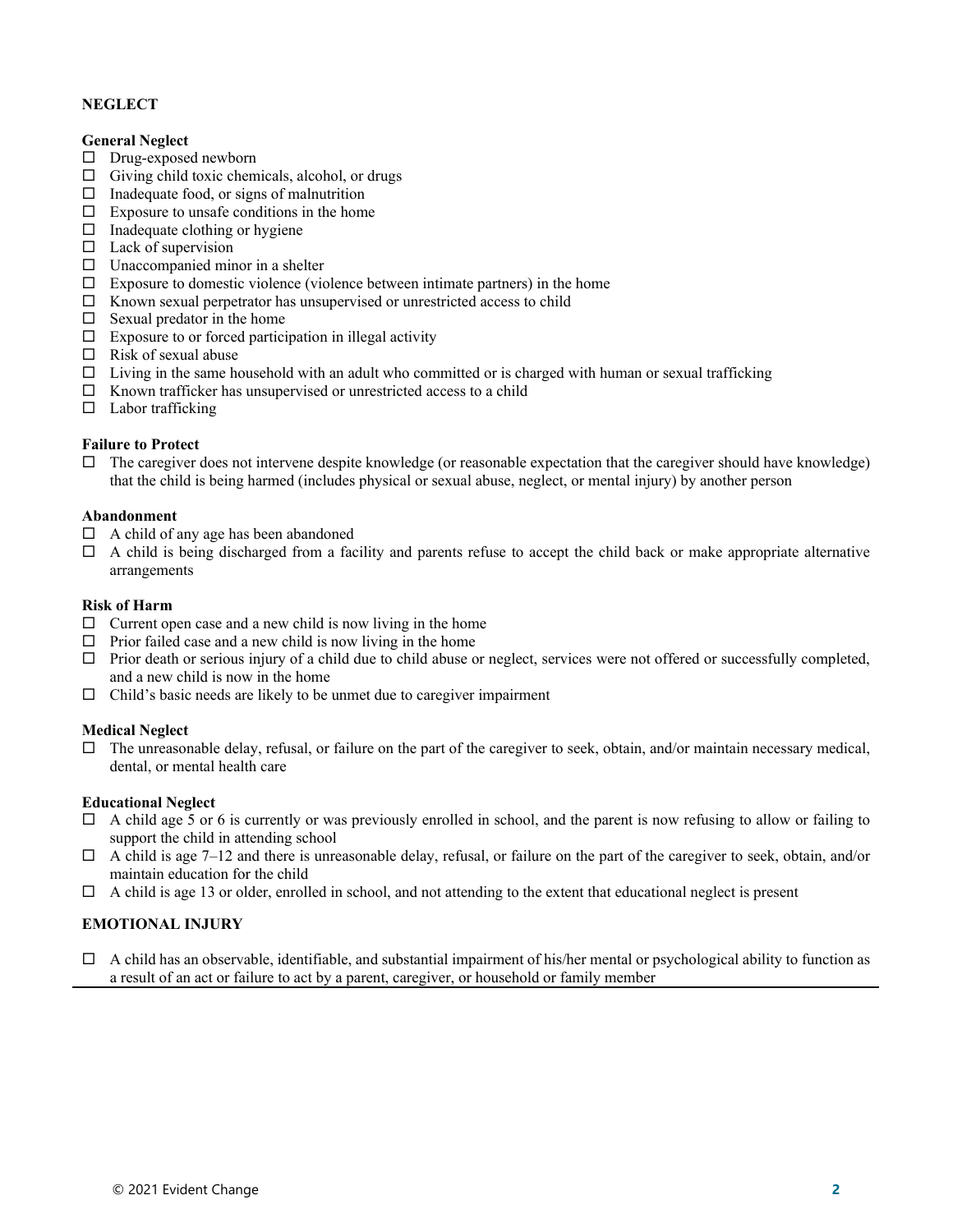#### **SECTION 3. RECOMMENDATION AND OVERRIDES**

#### **Initial Screening Recommendation**

Screen out (select only if no maltreatment type is marked in Section 2. One or more of the sub-items must be selected.)

- $\Box$  Allegation does not reach threshold of abusive or neglectful behavior by parent/caregiver. Community resource information provided to reporter, if appropriate.
- $\Box$  Family has a currently open case; information indicates possibility of a failed safety plan. Provided to ongoing case worker for response.
- $\Box$  Criminal matter that will be handled exclusively by the police.
- $\Box$  Other, specify:
- O Screen in (one or more maltreatment types are marked)

**Overrides** (must select one of the items below)

- No overrides apply: Initial screen-in or screen-out recommendations will be followed.
- Screen out: Initial recommendation is to screen in, but referral will be screened out because (*mark all that apply*):
	- $\Box$  Insufficient information to locate child/family.
	- $\Box$  Report of historical event and no current risk of harm described. (Time since alleged incident:
	- $\Box$  Allegations have been assessed for the same incident of alleged physical abuse, sexual abuse, or neglect.
	- $\Box$  Meets statutory definition of sexual abuse but consideration of factors (age differential, cognitive functioning, behavior, force, parental response) do not warrant an assessment.
	- $\Box$  Other (specify):
- Screen in: Initial recommendation is to screen out, but referral will be opened and assigned for child protective services (CPS) assessment because (*mark all that apply*):
	- $\Box$  Local office staff requesting assessment for their office.
	- $\Box$  Other (specify):  $\Box$

#### **Final Screening Decision** *(after consideration of overrides)*

- O Screen out: No maltreatment type is marked AND no screen-in overrides apply OR a screen out override is marked.
- O Screen in: At least one maltreatment type OR screen-in override is marked. Complete Section 4, Response Time Decision.

**SECTION 4. RESPONSE TIME DECISION** *(Complete for all screened-in reports. Review immediate response criteria for all allegations and expedited response criteria for neglect allegations. Mark all that apply. Quickest response time marked will be assigned response time.)*

- **Immediate response required based on one or more criteria below** (*mark all that apply*):
	- $\Box$  Child fatality or near fatality
	- $\square$  Serious injury to child, and that child or other children remain in home
	- $\Box$  Child under 3 years old and physical abuse perpetrator lives with or has access to the child
	- $\Box$  Child left alone/abandoned and requires immediate care
	- Age of youngest child in years:
	- $\square$  Sexual abuse; perpetrator lives with or has access to the child
	- $\Box$  Active meth lab
	- $\Box$  Child currently in the hospital and same-day release anticipated
	- $\Box$  Other (specify):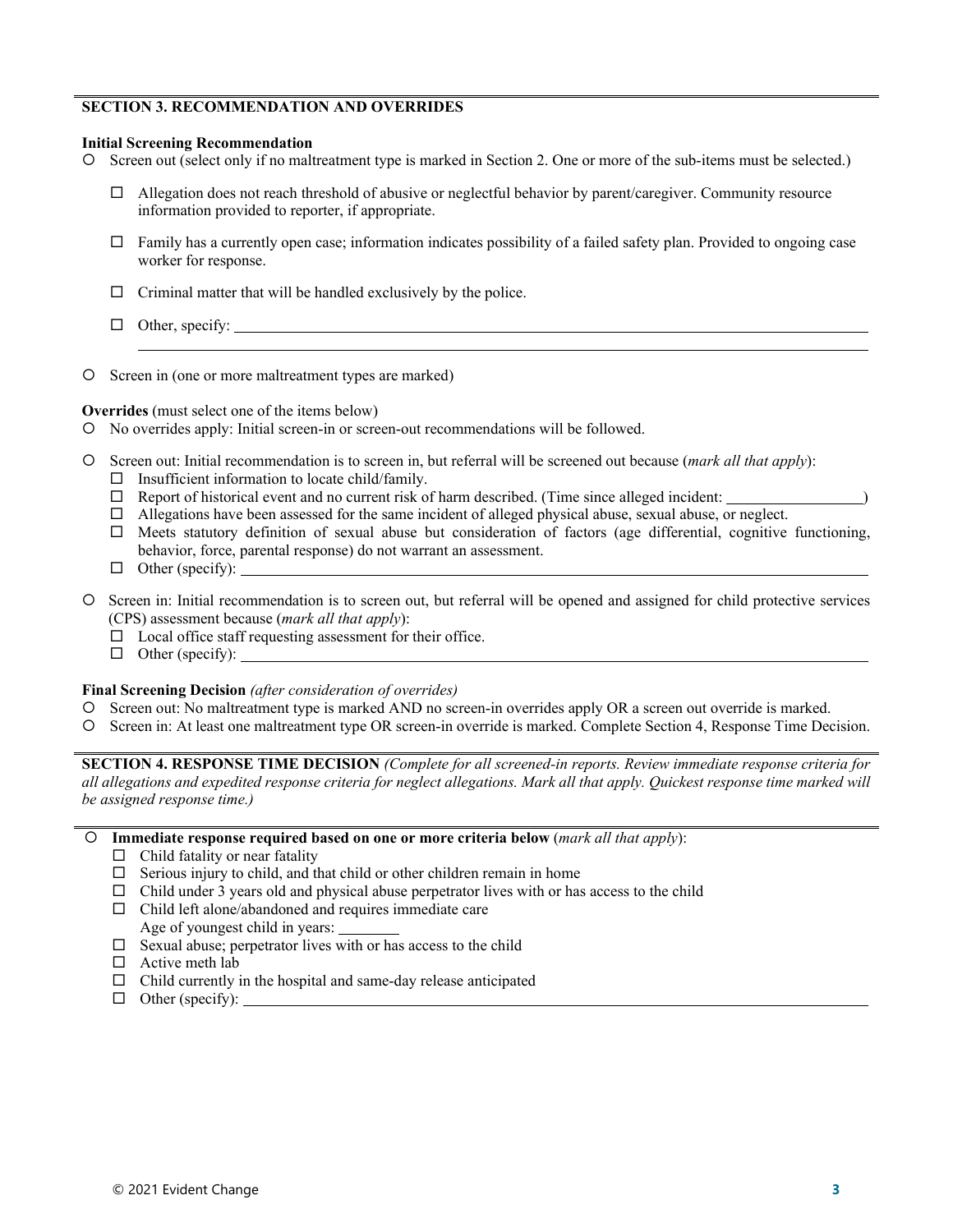#### **Neglect allegation, within-24-hours response time required**

- $\square$  Neglect allegation, and domestic violence incident occurred within past 48 hours
- $\Box$  Domestic violence incident that involved a deadly weapon is part of the allegation
- $\Box$  Parent victim or child reporting domestic violence
- $\Box$  Alleged victim has an open or pending case type for a different allegation
- $\Box$  Alleged victim is under 3 years old
- $\Box$  Child in hospital or emergency room
- $\square$  Unattended minor in a shelter
- $\square$  Labor trafficking
- $\Box$  Other (specify):  $\Box$

#### **No immediate or expedited response criteria exist. The report includes the following allegation type(s) and requires quickest identified response time:**

- Physical abuse—**response within 24 hours**
- Sexual abuse—**response within 24 hours**
- Neglect—**response within 5 days**
- Screen-in override—**indicate response time**

| Worker:     | Date: |  |  |
|-------------|-------|--|--|
| Supervisor: | Date: |  |  |
|             |       |  |  |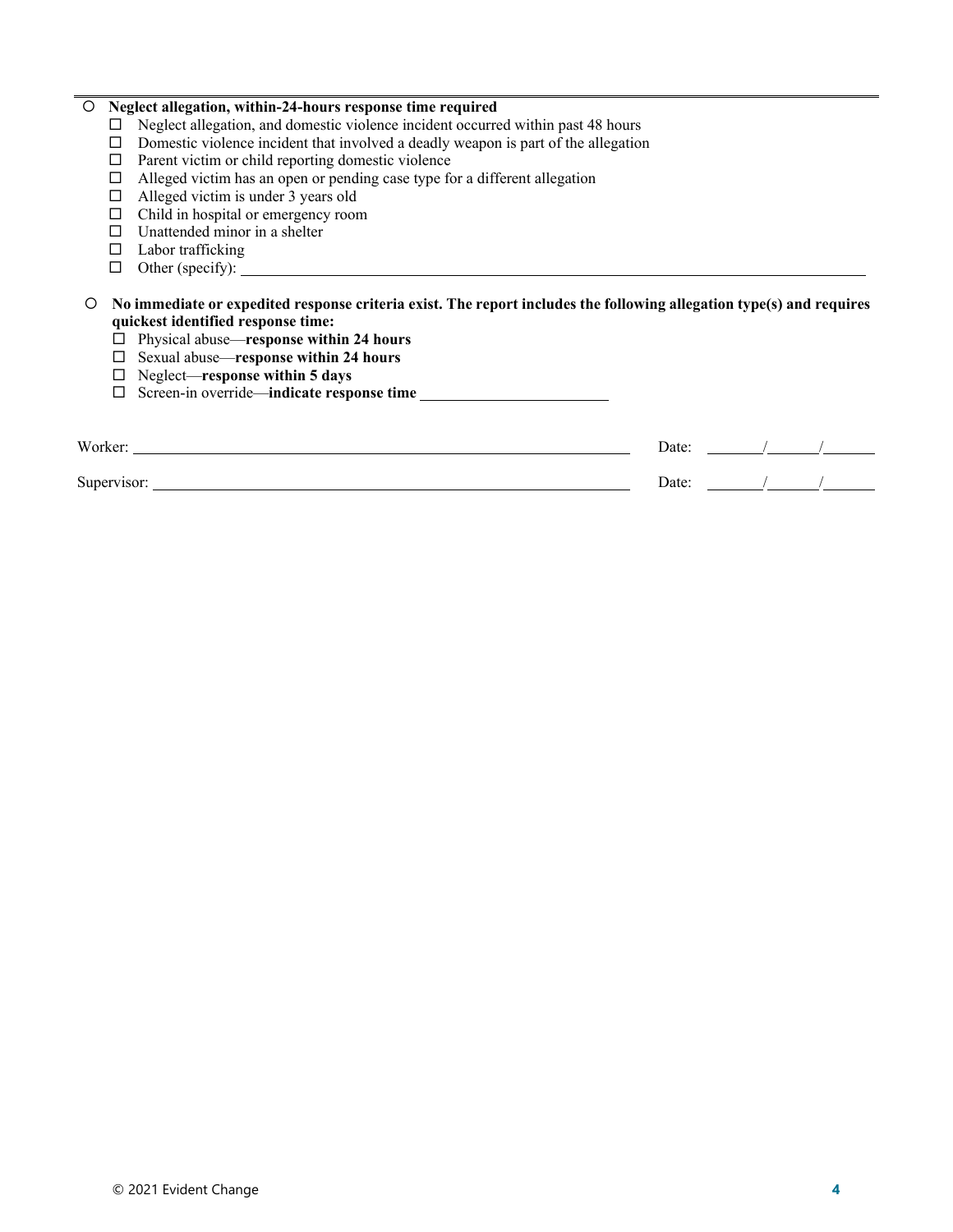# **INDIANA DEPARTMENT OF CHILD SERVICES SDM® CHILD ABUSE AND NEGLECT SCREENING AND RESPONSE TIME ASSESSMENT DEFINITIONS**

# <span id="page-7-0"></span>**SECTION 1. PRELIMINARY SCREENING**

#### **One or more elements of the child abuse/neglect (CA/N) policy are not met:**

No victim is currently a child.

Child/young person was allegedly abused/neglected outside Indiana and there is no current risk of harm.

Alleged perpetrator is not a parent, guardian or custodian as defined by Indiana law AND the report does not include allegations of sexual abuse. Any report that includes sexual abuse allegations requires screening against the sexual abuse criteria and the different relationships between alleged perpetrator and alleged victims detailed in those criteria. For non-sexual abuse allegations, the alleged perpetrator must have a parental, guardian, or custodial relationship with the alleged victim as defined in Indiana law, which includes but may not be limited to biological and adoptive parents; court-appointed guardians; foster parents; owners, operators, employees, and volunteers of residential child care facilities, child care centers, child care homes, child care ministries, and school; child caregivers (babysitters or nannies); or household members of non-custodial parents.

# **Report does not require screening, but does require a non-investigatory response by the agency:**

Service request/courtesy interview for another jurisdiction. Another state or county child protection agency is completing an investigation of child abuse or neglect, and is requesting a courtesy interview of an alleged perpetrator, child victim, or sibling of an alleged child victim who is currently in Indiana.

### Safe Haven cases.

Mental Health and Developmental Disability Family Evaluation. Child is a danger to self or others and does not have access to resources. Through actions or expressions, the child is a danger to self (suicidal threats, actions, ideations, reckless behavior) or others (violent, physically aggressive behavior) AND the family has attempted but is unable to access resources to protect the child. Do not check this item if the caregiver is aware of serious mental health issues, including suicidal threats, actions, or ideations, and is delaying, refusing, or failing to seek, obtain, or maintain mental health care (check medical neglect).

Other.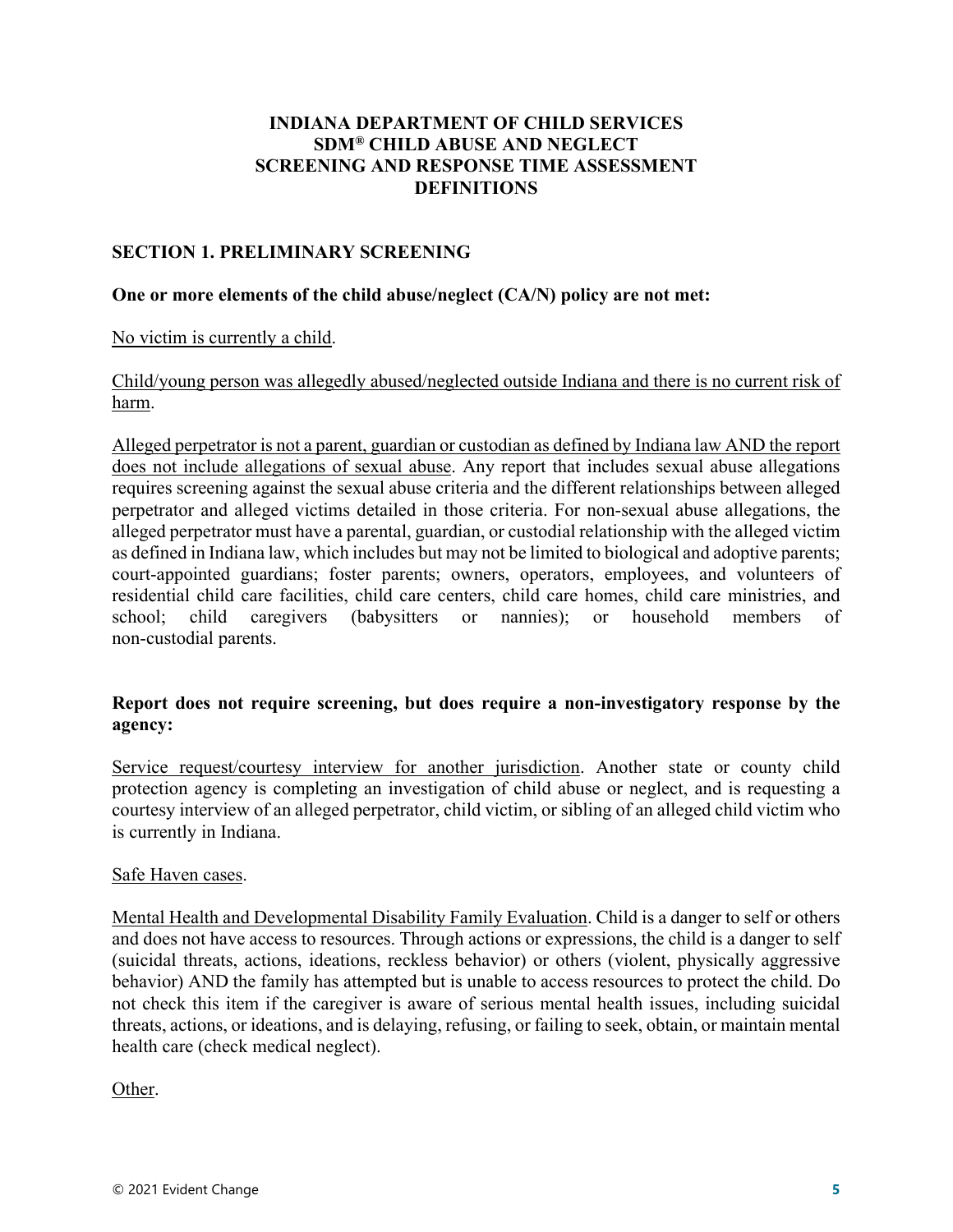# **SECTION 2. MALTREATMENT TYPE**

# **SUSPICIOUS DEATH OF A CHILD**

Suspicious death or near fatality of a child before his/her third birthday. Report of a child death OR near fatality that is sudden, unexpected, AND unexplained, AND victim has not yet reached his/her third birthday.

Suspicious death of a child and there is concern of abuse or neglect. Report of a child death that is sudden AND unexpected, AND there is concern that abuse or neglect by a caregiver contributed to or caused the child's death.

**PHYSICAL ABUSE**: Act committed by parent, caregiver, or custodian.

Injury that appears non-accidental, suspicious, or is inconsistent with explanation. Child has a concerning physical injury (bruise, cuts/laceration, burns, scalds, fractures, dislocations, sprains, strains, displacements, hematomas, concussions or other head injuries, pain, or other indicators of internal injuries) and available information meets one or more of the following:

- 1. Injury appears to have been inflicted by the caregiver, regardless of motive. Include injury that results from a domestic violence incident, but exclude injuries that result from sexual abuse (record under appropriate sexual abuse allegation).
- 2. Caregiver or child provides details of an incident that are inconsistent with the injury; may be a pattern of injuries.
- 3. Extent, location, and type of injury or injuries are concerning, or consistent with abuse.

Caregiver action that will likely cause injury. It is not necessary for a reporter to determine that an injury occurred. Consider the child vulnerabilities (children under age 7 and/or disabled children are more vulnerable than older children) in combination with caregiver action. Examples of caregiver action that likely to cause injury include but are not limited to the following:

- Shaking, shoving, or throwing an infant or young child;
- Choking, torture, suffocation, tying child up, or the use of dangerous objects (e.g., whips) to strike child;
- Striking a child in the head, stomach, or other areas where internal injury may occur;
- Manufacturing of drugs in the home or in the presence of children that has or will likely impact the physical health or cause injury to the child;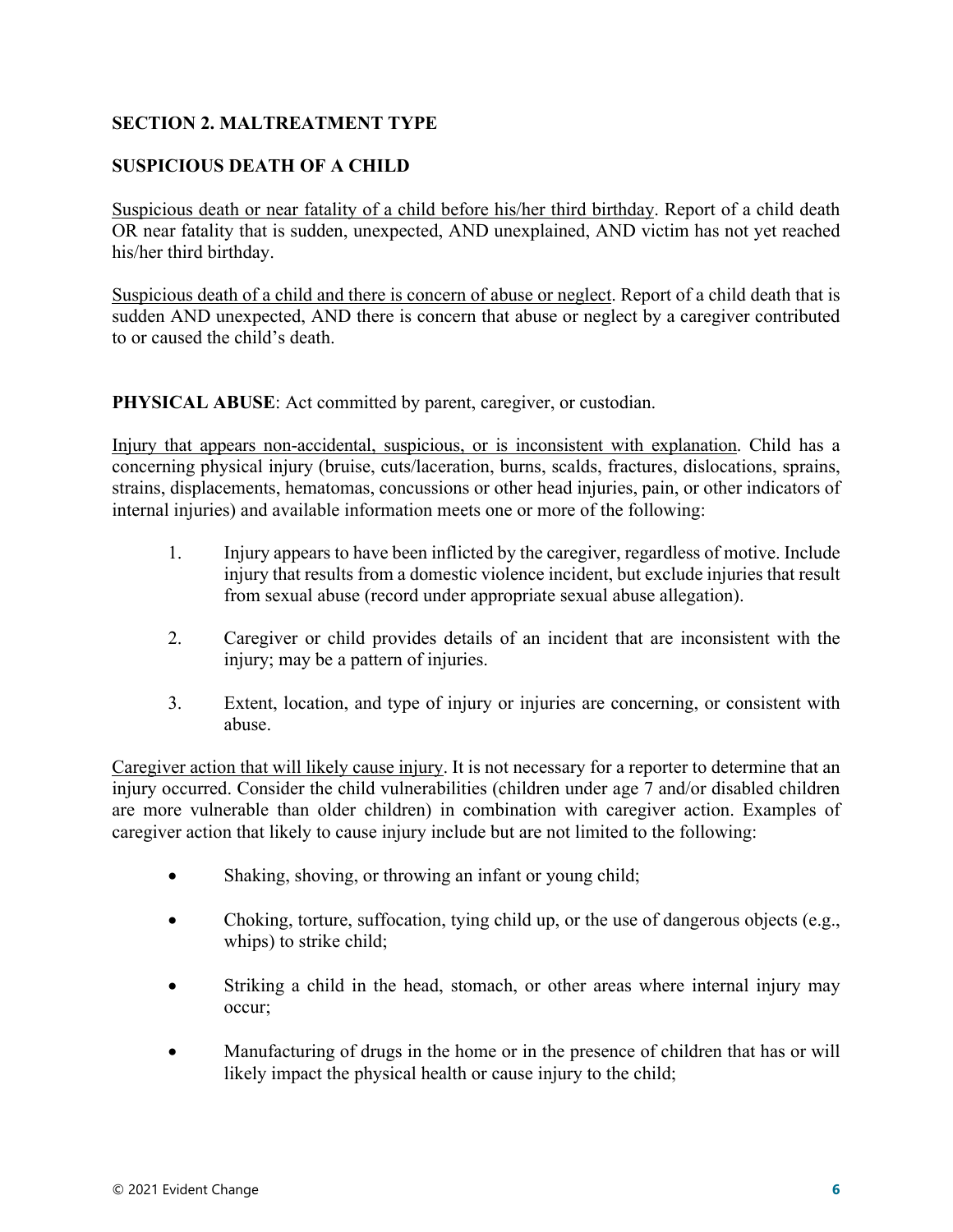• The caregiver has made threats to cause physical harm to the child that, *if carried out, would constitute child abuse*, and information suggests that without intervention the child will be harmed.

# **SEXUAL ABUSE**

Rape of a child. Report includes allegations that a child of any age was compelled by force or imminent threat of force to have sexual intercourse or submit to other sexual conduct (oral sex, anal sex, or any type of penetration). This includes situations in which a child is:

- Of an age and reasoning ability that consent for sexual intercourse cannot be given;
- Under the influence of drugs, alcohol, or other controlled substances.

Child molestation. Child under the age of 14 has been the victim of or subject to any of the following sexual acts:

- Sexual intercourse;
- Deviate sexual conduct:
- Fondling or touching, with the intent to arouse or satisfy sexual desires.

# Child exploitation.

- A person knowingly or intentionally manages, produces, sponsors, presents, exhibits, photographs, films, videotapes, or creates a digitized image of any performance or incident that includes sexual conduct by a child under the age of 18.
- A person disseminates, exhibits, offers to disseminate or exhibit, or brings to Indiana for dissemination or exhibition matter that depicts or describes sexual conduct by a child under 18.
- A person makes available to another person a computer, knowing that the computer's fixed drive or peripheral device contains matter that depicts or describes sexual conduct by a child under 18.

Child pornography. A person knowingly or intentionally possesses a picture, drawing, photograph, negative image, undeveloped film, motion picture, videotape, digital image, or any pictorial representation that depicts or describes sexual conduct by a child whom the person knows to be less than 18 years old, or who appears to be less than 18 years old; and that lacks serious literary, artistic, political, or scientific value.

Child seduction. A guardian, adoptive parent, adoptive grandparent, custodian, or stepparent of; child care worker for; person in a position of trust; or a professional with undue influence such as a teacher, sports coach, or mental health professional; or a military recruiter who is attempting to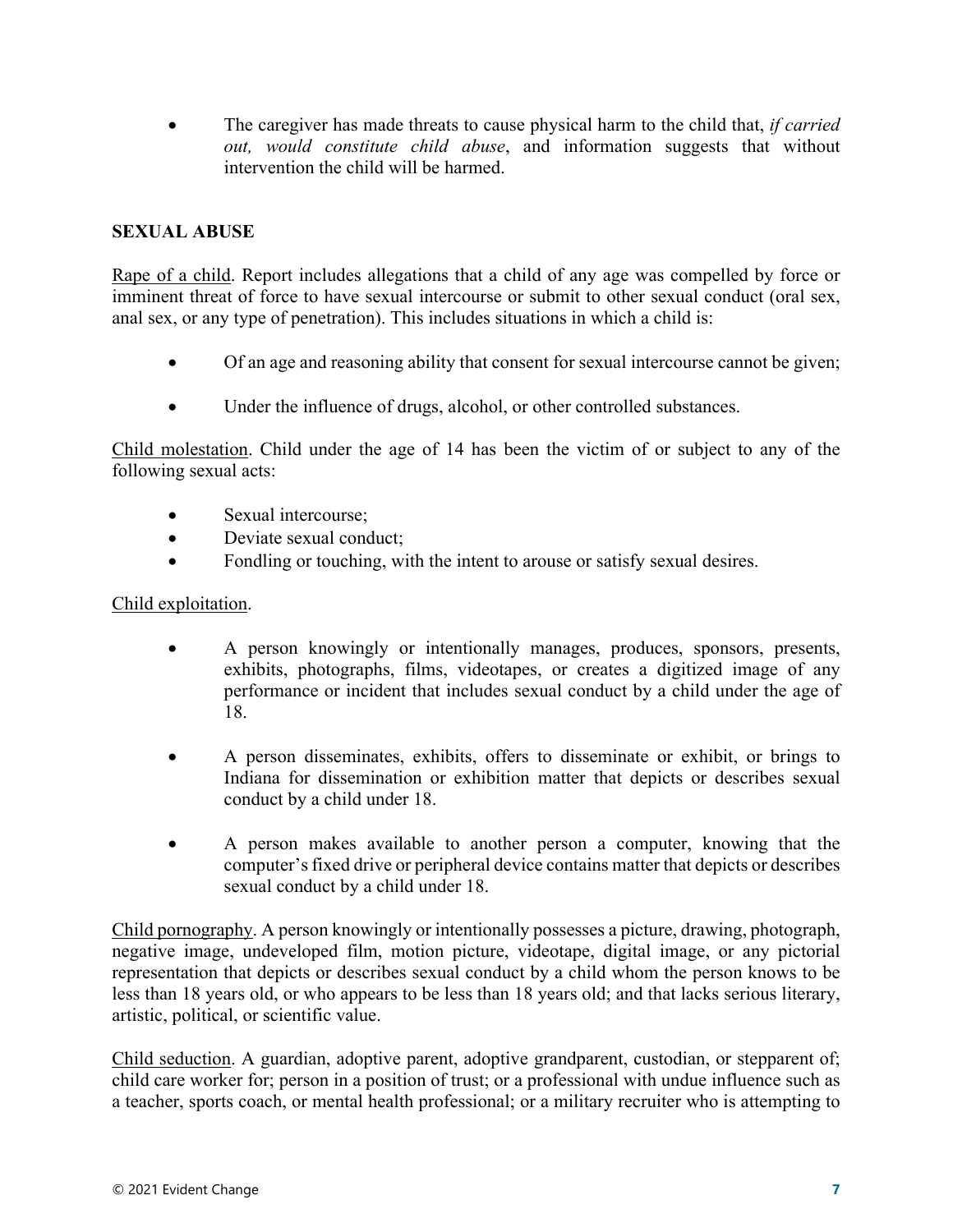enlist a child at least 16 years of age but less than 18 years of age, engages with the child in sexual intercourse, deviate sexual conduct, or any fondling or touching with the intent to arouse or satisfy the sexual desires of either the child or the adult.

Sexual misconduct with a minor. A person at least 18 years of age engages in one of the following sexual acts with a child who is 14 or 15 years of age:

- Sexual intercourse:
- Deviate sexual conduct:
- Fondling or touching with the intent to arouse or satisfy sexual desires.

# Public indecency.

- A person at least 18 years of age who knowingly or intentionally, in a public place, appears in a state of nudity with the intent to be seen by a child less than 16 years of age.
- A person who knowingly or intentionally in a public place engages in sexual intercourse, engages in deviate sexual conduct, appears in a state of nudity with the intent to arouse the sexual desires of the person or another person; or fondles the person's genitals or the genitals of another person.
- A person who, in a place other than a public place, with the intent to be seen by persons other than invitees and occupants of that place:
	- » Engages in sexual intercourse;
	- » Engages in deviate sexual conduct;
	- » Fondles the person's genitals or the genitals of another person; or
	- » Appears in a state of nudity.

Child prostitution. For money or other property, a child performs, or offers or agrees to perform, sexual intercourse or deviate sexual conduct; or fondles, or offers or agrees to fondle, the genitals of another person.

Patronizing a child prostitute. A person who knowingly or intentionally pays, offers, or agrees to pay money or other property to a child or another person for the opportunity to engage in any sexual activity (sexual intercourse, other sexual conduct, fondling, etc.) with a child.

Promoting child prostitution. A person:

- Knowingly or intentionally entices or compels a child to engage in prostitution.
- Knowingly or intentionally procures, offers, or agrees to procure a child for another person for the purpose of prostitution.
- Having control over the use of a place, knowingly or intentionally permits another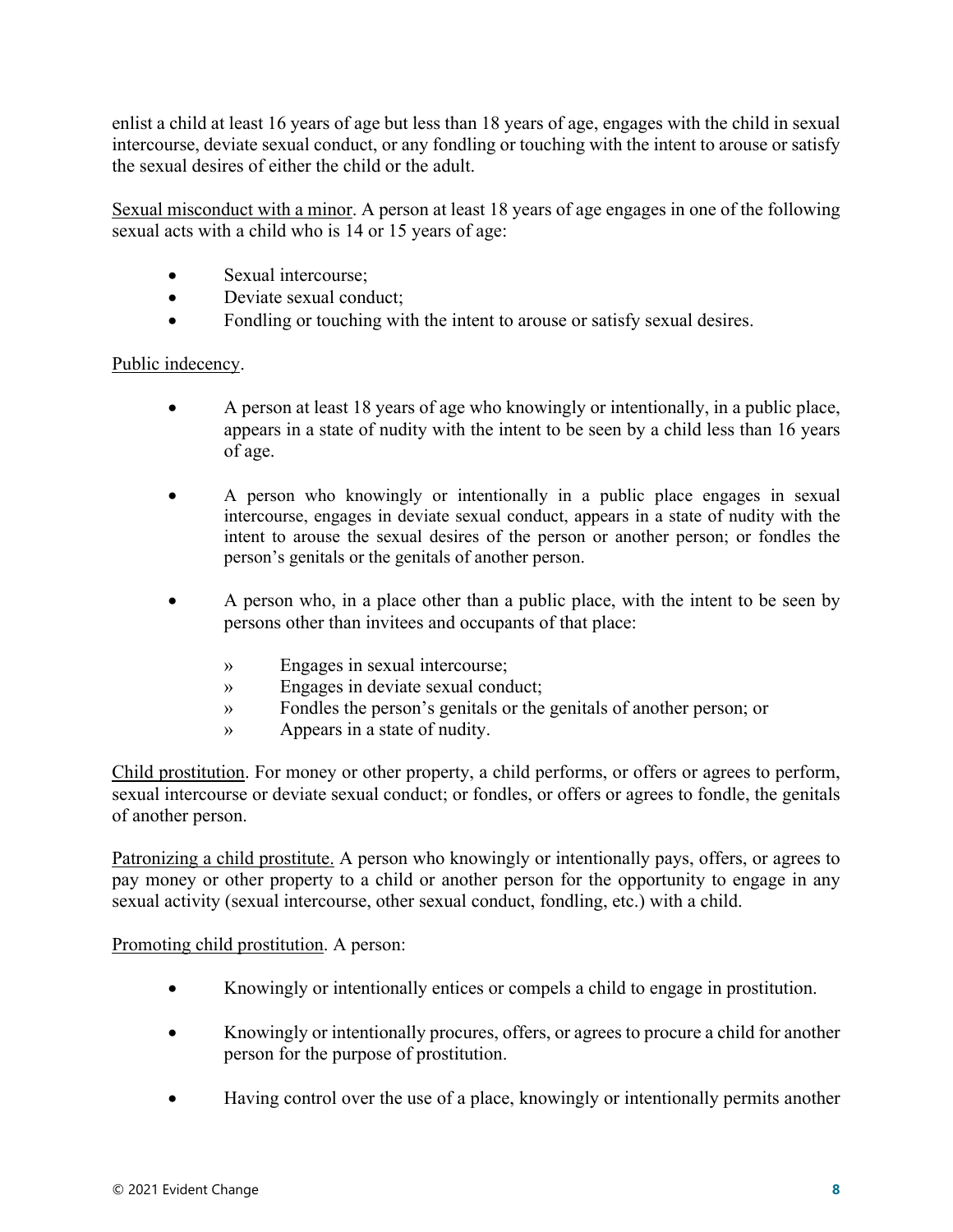person to use the place for prostitution with a child.

- Manages a child with the expectation they will receive money or property for that child's engagement in sexual activity.
- Knowingly or intentionally conducts/directs another person to a place for the purpose of child prostitution.

Incest. Sexual intercourse or deviate sexual conduct by person 18 years of age or older with a minor to whom he/she is biologically related as a parent, child, grandparent, grandchild, sibling, aunt, uncle, niece, or nephew.

Sexual trafficking. A child of any age is alleged to have been a willing or unwilling participant (e.g., forced, threatened, coerced) in prostitution, child exploitation, forced marriage, or having been trafficked for purpose of prostitution or sexual conduct. Participation could include being recruited, harbored, transported, recruiting for, or engaged in the above activities. Any monetization (money, property, etc.) of a child's sexual activity should be considered sexual trafficking. The child's relationship with the alleged perpetrator is irrelevant.

Sexual battery. Report includes allegations that a child of any age was subjected by force or imminent threat of force to touching with the intent to arouse sexual desires of the perpetrator or another person, including the victim. A child of any age is touched on their genitals, pubic area, buttocks, or female breasts when a child is:

- Of an age and/or reasoning ability that consent for the touching cannot be given.
- Under the influence of drugs, alcohol, or other controlled substances.
- Unaware the touching is occurring (asleep, unconscious, etc.).

Vicarious sexual gratification. An adult who knowingly or intentionally, with the intent to arouse or satisfy the sexual desires of a child or the adult himself/herself:

- Directs, aids, induces, or causes a child under the age of 16 to touch or fondle himself or herself or another child under the age of 16.
- Directs, aids, induces, or causes a child under the age of 16 to engage in sexual intercourse with another person or child.
- Directs, aids, induces, or causes a child under the age of 16 to engage in sexual conduct with an animal other than a human being.
- Engages in sexual intercourse, engages in other sexual conduct, or touches or fondles the adult's own body, in the presence of a child less than 16 years of age, with the intent to arouse or satisfy the sexual desires of the child or the adult himself/herself.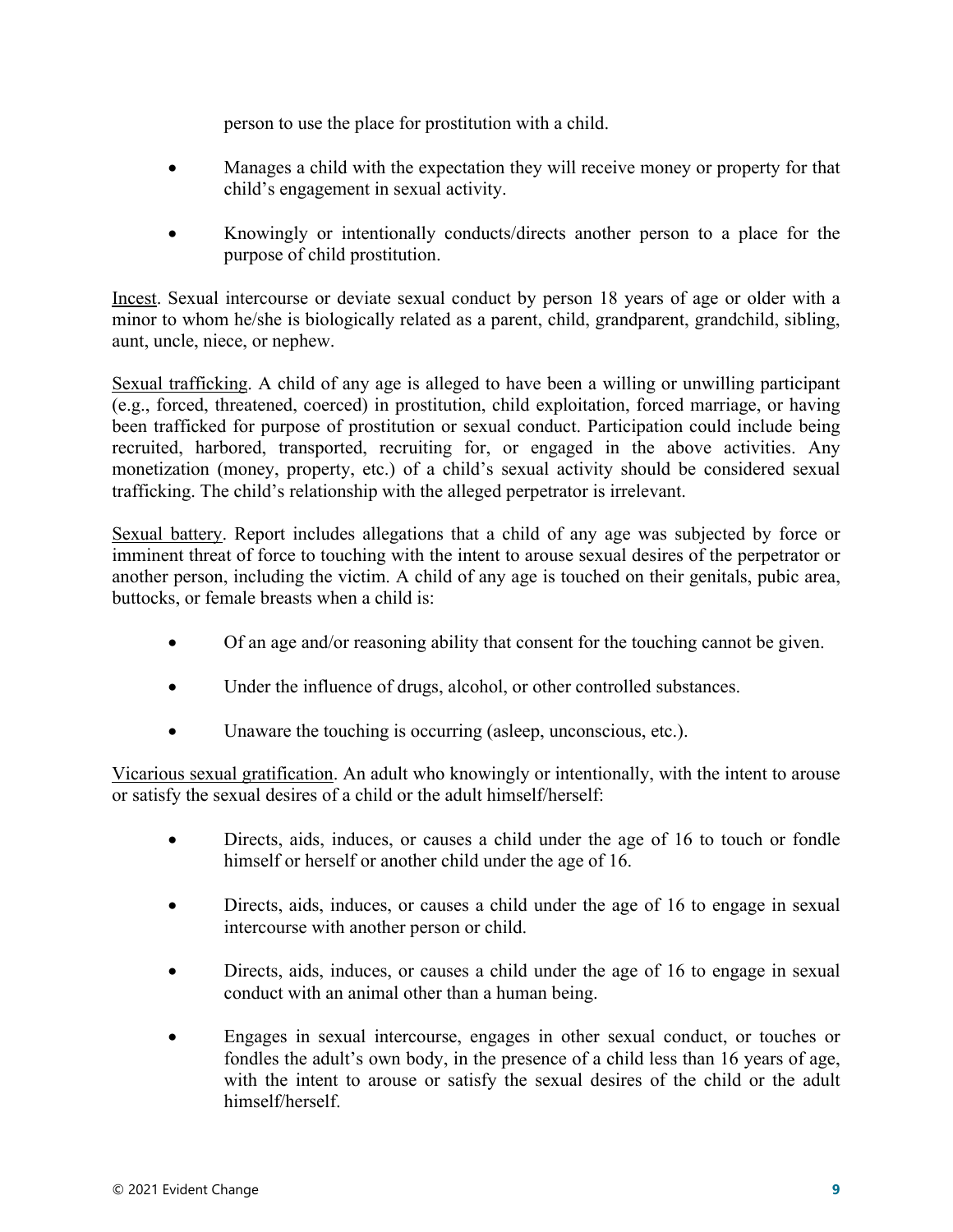• A 16-year-old or a 17-year-old was subjected by force or imminent threat of force to any of the above.

Child solicitation. An adult who knowingly or intentionally solicits via any means of communication (e.g., writing, social media, cell phone, in-person):

- A child under 16 years of age to engage in:
	- » Sexual intercourse.
	- » Other sexual conduct.
	- » Any fondling or touching intended to arouse or satisfy the sexual desires of either the child or the adult himself/herself.
	- » Sending sexually explicit photos, video, materials, etc., of the child.

This also includes situations in which a parent, guardian, or custodian (e.g., teacher, institutional staff member, person in a position of trust) knowingly or intentionally solicits via any means of communication:

- A child 16 or 17 years of age to engage in:
	- » Sexual intercourse.
	- » Other sexual conduct.
	- » Any fondling or touching intended to arouse or satisfy the sexual desires of either the child or the adult himself/herself.
	- » Sending sexually explicit photos, video, materials, etc., of the child.

This also includes situations in which a person under the age of 18 knowingly or intentionally solicits, via any means of communication:

- A child under 14 years of age, and/or of a reasoning ability that consent to the following cannot be given, to engage in:
	- » Sexual intercourse.
	- » Other sexual conduct.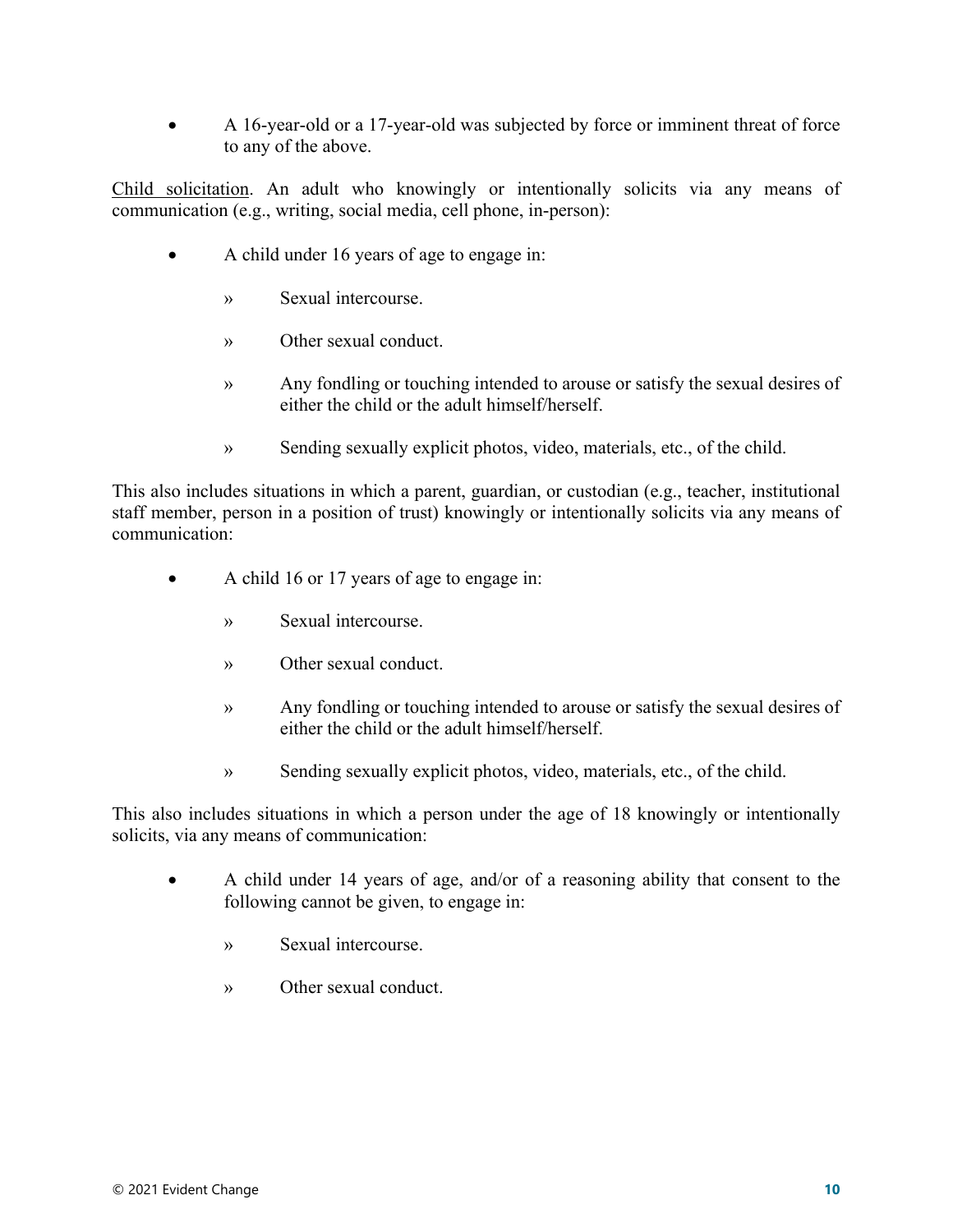- » Any fondling or touching intended to arouse or satisfy the sexual desires of either the child or the adult himself/herself.
- » Sending sexually explicit photos, video, materials, etc., of the child.

**NEGLECT** is an act of omission by a parent, guardian, caregiver, or legal custodian in failing to provide for the adequate care and attention of the child's needs, resulting in physical or mental harm to the child or substantial risk of physical or mental harm to the child.

# **General Neglect**

Consider age/developmental status of the child. Injury need not have occurred.

Drug-exposed newborn. Infant is born drug-exposed, as indicated by a positive toxicology screen for scheduled drugs or alcohol, symptoms of withdrawal, mother's admission of using alcohol or one or more scheduled drugs during the pregnancy, or other indicators as determined by medical personnel.

Giving child toxic chemicals, alcohol, or drugs (forcing, allowing, feeding, or otherwise encouraging consumption or introduction into the body) that caused or could cause harm, such as the following:

- Poison, gasoline, kerosene, bleach, cleaning agents;
- Prescription medication that has not been prescribed to the child; or
- An inappropriate dosage of medication that caused or could cause harm.

Inadequate food, or signs of malnutrition. The caregiver does not provide sufficient food to meet minimal nutritional requirements for the child. The child experiences an ongoing pattern or significant lack of food, or unmitigated hunger due to lack of food. Exclude fasting for religious reason.

Exposure to unsafe conditions in the home. The child's house is significantly unsanitary and/or contains hazards that have led or could lead to injury or illness of the child if not resolved. Consider age, developmental ability, and functioning of the children in the home. Examples may include the following:

- Housing that is an acute fire hazard or has been condemned;
- Unsafe sleeping arrangements;
- Exposed heaters;
- Gas fumes:
- Faulty electrical wiring;
- No utilities or access to an alternative (e.g., heat, water, electricity);
- Broken windows, doors, or stairs;
- Vermin or human or animal excrement; and
- Accessible drugs or hazardous chemicals.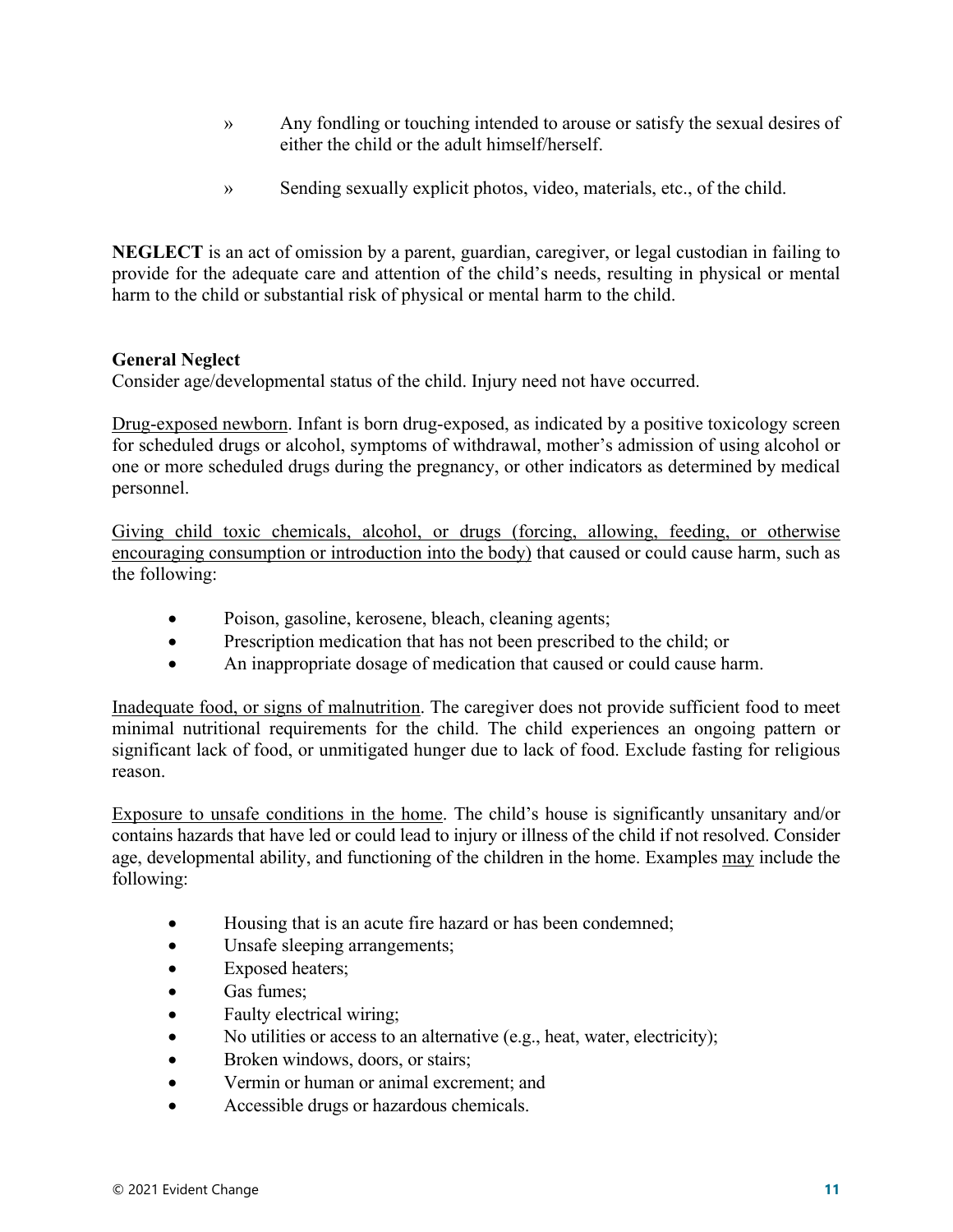Inadequate clothing or hygiene. Caregiver has failed to meet a child's basic needs for clothing and/or hygiene to the extent that the child's daily activities are adversely impacted (unable to attend school due to lack of clothing, not allowed to participate in activities due to poor hygiene) and/or the develops or suffers worsening injury or illness (e.g., sores, infection, tooth loss, severe diaper rash, physical illness, hypothermia, or frostbite). Consider age, developmental ability, and functioning of the children in the home.

Lack of supervision. Child is not supervised to the extent that he/she has been injured, or avoided injury despite lack of attention or supervision by the caregiver. This includes situations where a parent knowingly placed his/her child in the care of an inappropriate caregiver. Consider age, developmental ability, and functioning of the children.

- A child has been left alone or without support systems for periods of time or with responsibilities beyond his or her capabilities:
	- » For longer than brief periods, without information about personal safety; and what to do in an emergency;
	- » To care for children such as younger siblings;
	- » With responsibilities beyond his or her capabilities.
- A child age 12 or over is left alone in the following circumstances:
	- » For long hours, including overnight, without information about personal safety; and what to do in an emergency; or
	- » With responsibilities beyond his or her capabilities.

Unaccompanied minor in a shelter. A child (under age 18) has entered a homeless or emergency shelter without the presence or consent of a parent, guardian, or custodian.

Exposure to domestic violence (violence between intimate partners) in the home. Screen in reports that meet any of the following criteria:

- Child is present during one or more domestic violence incidents. This includes incidents of physical conflict and/or verbal altercation that include threats of violence, coercion, or unreasonable control. If the alleged incident occurred more than six months ago, consider age of the child, pattern of parental behavior, and impact of the incident on child's ability to function.
- The alleged domestic violence offender has killed, kidnapped, or substantially harmed, or is making a believable threat to kill, kidnap, or substantially harm anyone in the family, including extended family members and pets.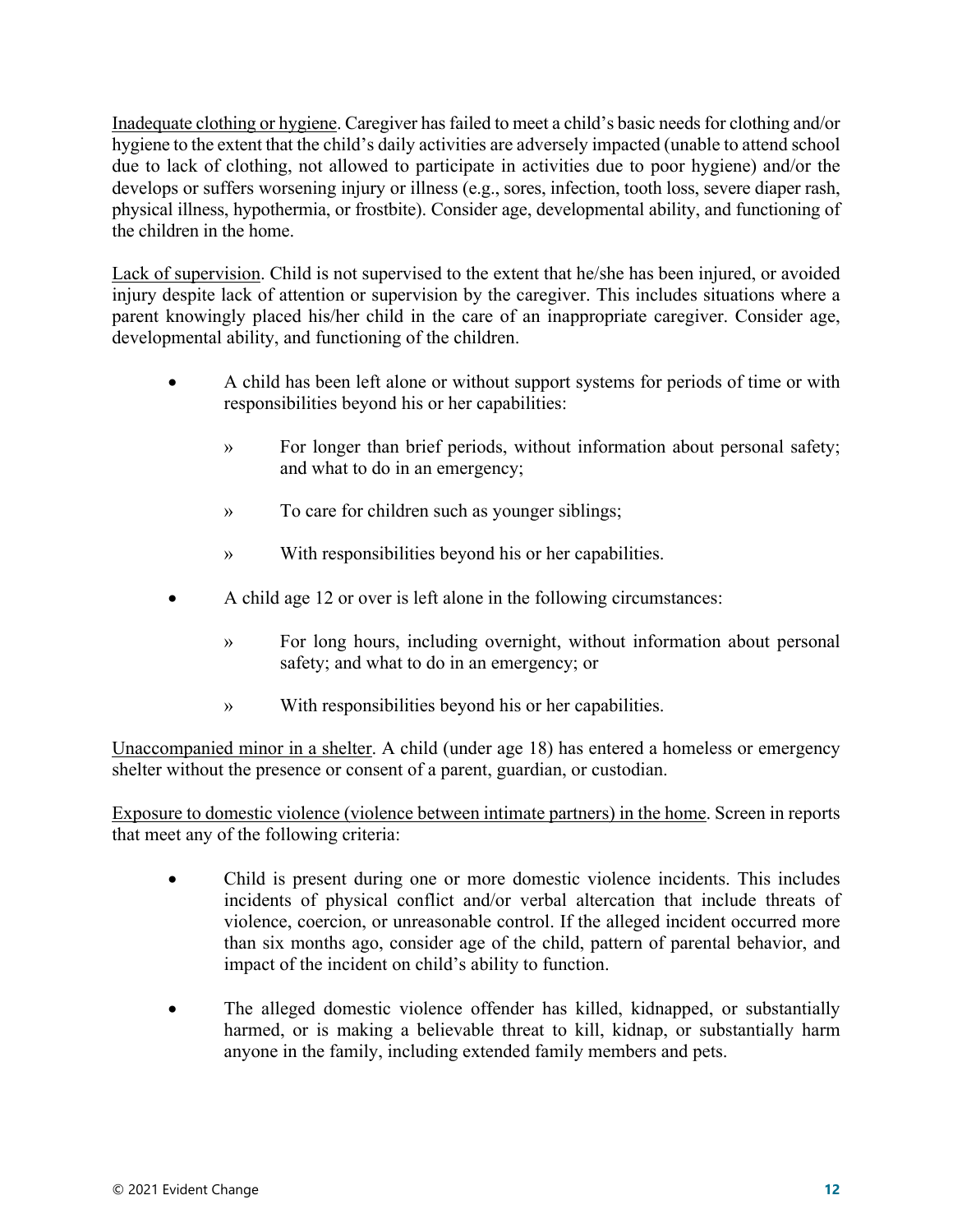- The alleged domestic violence offender has made threats of homicide or suicide and has access to weapons or other means of carrying out this threat.
- The alleged domestic violence offender does not allow non-offending parent and/or child access to basic needs, impacting their health and safety.
- Non-offending parent has sustained serious injury at the hands of the alleged domestic violence offender (examples: broken bones, internal bleeding or injury, extensive bruising or lacerations, poisoning, suffocating, strangling, shooting or severe malnourishment).
- Alleged domestic violence incident involved the use or threatened use of weapons.

Known sexual perpetrator has unsupervised or unrestricted access to child. Caregiver allows unsupervised and/or unrestricted access to the child by a person known to be a registered sex offender, a prior substantiated perpetrator of sexual abuse against the child, or charged with a sex offense (rape, criminal deviate conduct, child molesting, child exploitation or possession of child pornography, child seduction, sexual misconduct with a minor, public indecency, or incest) and awaiting trial.

Sexual predator in the home. A person known to be a registered sexual offender or charged with a sex offense (rape, criminal deviate conduct, child molesting, child exploitation or possession of child pornography, child seduction, sexual misconduct with a minor, public indecency, or incest) and awaiting trial is living in the same home as a minor child.

Exposure to or forced participation in illegal activity. Caregiver exposes child to or forces participation in illegal activity that has caused or could cause harm to the child. Examples may include the caregiver exposing child to or forcing participation in:

- Illegal drug sales within or outside of the home;
- Prostitution within or outside of the home;
- Engaging in extreme violence (e.g., use of weapons, cause severe injury, shooting, strangling, etc.);
- Severe family violence (e.g., use of weapons, cause severe injury, shooting, strangling, etc.). If reported violence is between intimate partners, score under Domestic violence and not in this item; and
- Human trafficking.

Risk of sexual abuse. A child in the household is engaging in concerning sexual behavior without a disclosure or identified allegation of sexual abuse by a caregiver or others. There must be both concerning sexual behavior by the child AND EITHER caregiver lack of response or concern about potential caregiver response. Examples of concerning behavior may include: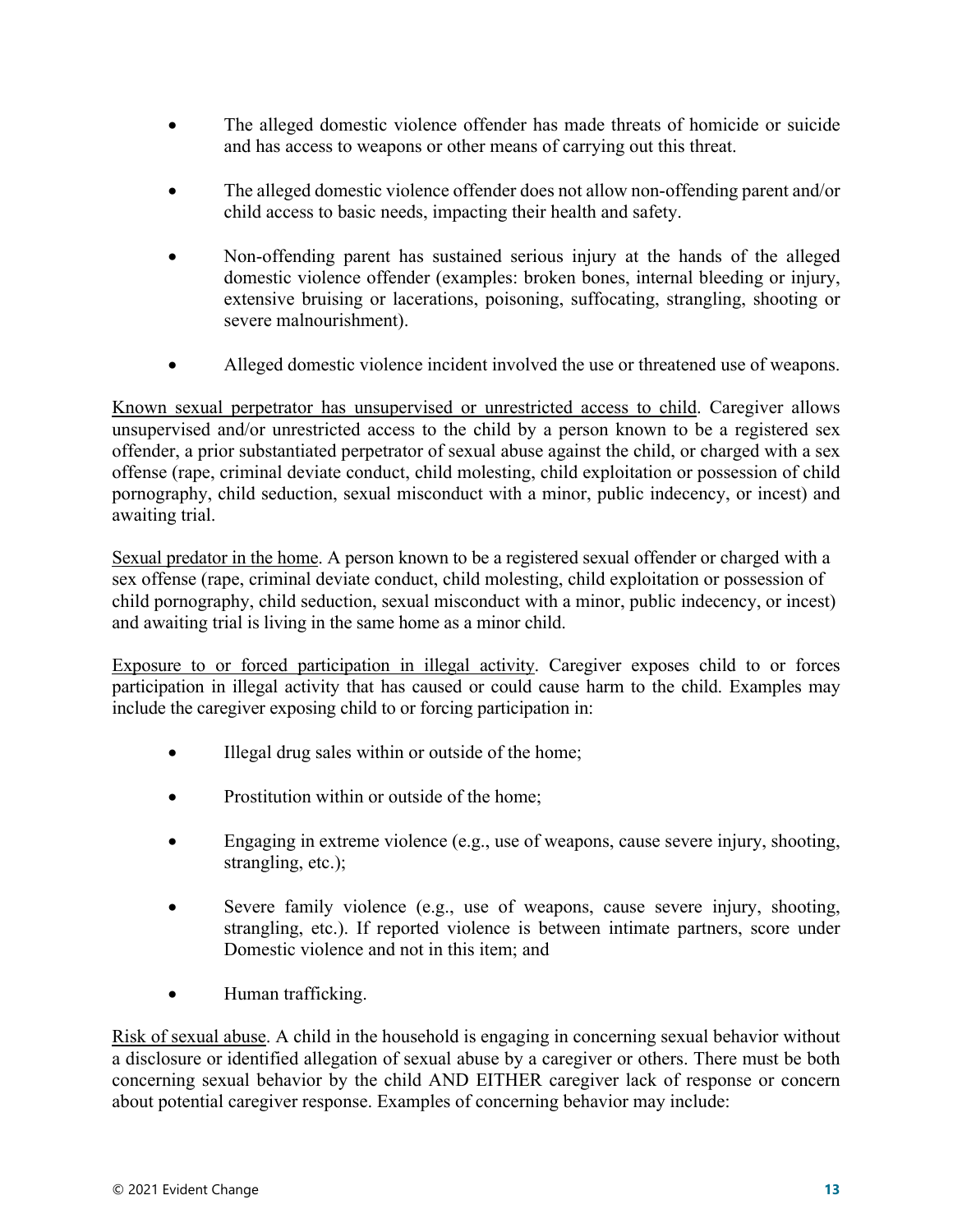- Preadolescent child making explicit, descriptive sexual threats to peers or others;
- Preadolescent child displaying highly aggressive, sexualized behavior that is otherwise unexplainable.

# **AND**

The caregiver is not responding in a manner that addresses these concerns and/or there are concerns over sharing details of the behavior with the caregiver.

Living in the same household with an adult who committed or is charged with human or sexual trafficking. A person who has been convicted of a human or sexual trafficking offense (e.g., forced labor, involuntary servitude, prostitution, child exploitation, forced marriage, promotion of prostitution, or other trafficking activities), or who has been charged with a human or sexual trafficking offense and is awaiting trial, is living with a minor child.

Known trafficker has unsupervised or unrestricted access to a child. Caregiver allows unsupervised and/or unrestricted access to the child by a person who has been convicted of a human or sexual trafficking offense (e.g., forced labor, involuntary servitude, prostitution, child exploitation, forced marriage, promotion of prostitution, or other trafficking activities), or who has been charged with a human or sexual trafficking offense and is awaiting trial.

Labor trafficking. A child of any age is alleged to have been required to participate in labor via force, fraud, or coercion. Participation could include being recruited, harbored, transported, recruiting for, or being engaged in the above activities. A child working for a parent's business (e.g., restaurant, farm, etc.) would not be considered an example of labor trafficking.

# **Failure to Protect**

The caregiver does not intervene despite knowledge (or reasonable expectation that the caregiver should have knowledge) that the child is being harmed (includes physical or sexual abuse, neglect, or mental injury) by another person. Report includes information that, if true, indicates that child is being harmed by someone other than the caregiver, and the caregiver was made aware or reasonably should know of the harm, and there is no information or indication that the caregiver has acted to protect the child from further harm. If the person causing harm is a caregiver, parent, or other household member, consider also screening in a referral of physical or sexual abuse or neglect on the alleged maltreater.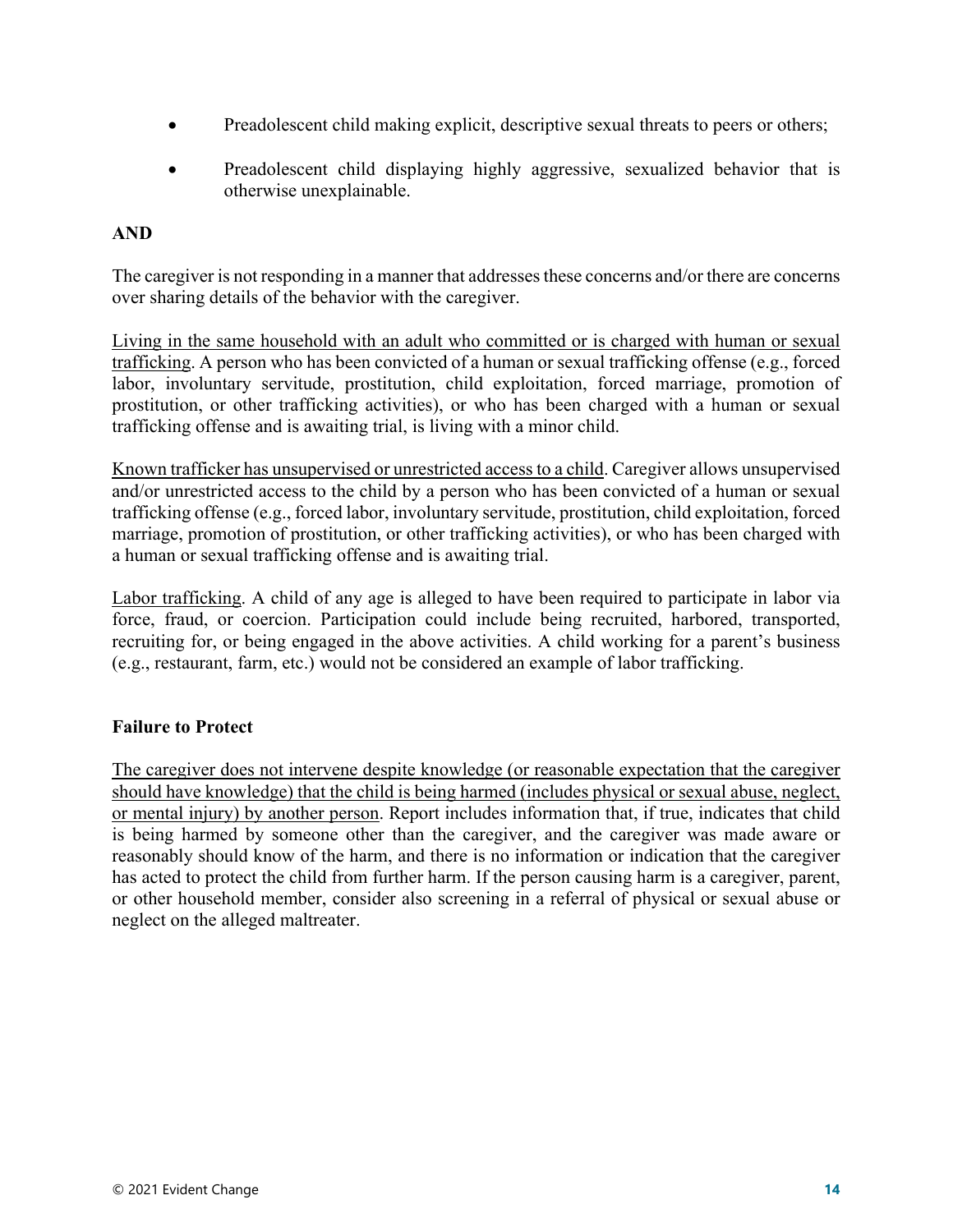# **Abandonment**

A child of any age has been abandoned. A child of any age has been left alone and without a willing and able adult to care for or support him or her. Examples include the following:

- A child left alone in a public place, without means of identifying him/herself or his/her parent/caregiver.
- Child left with family members or friends with no means of support or contact from the parent/caregiver.

Unharmed infants (30 days or younger) surrendered under the Safe Haven statute should not be investigated unless there are questions regarding the infant's care since birth. The law allows for unharmed infants 30 days old or younger to be relinquished to a responsible individual, who in turn must give the infant to law enforcement or a hospital. A parent, family member, friend, minister or priest, social worker, or any responsible adult may give up custody of a baby less than 30 days old to a *hospital emergency room, fire station or police station in Indiana*. Such situations should not be handled as investigations and should be referred for a CPS intervention.

A child is being discharged from a facility and the parent(s) refuse to accept the child back or make appropriate alternative arrangements. Parent refuses to accept the child back into his/her home AND refuses to allow for or arrange alternative placement of the child. Consideration should be given to the need for continued treatment; risk to the child; family, community, and resource availability.

### **Risk of Harm**

Conditions exist that create a substantial likelihood that the child will be harmed due to caregiver's neglect. It is not necessary for injury to have occurred.

Current open case and a new child is now living in the home. A family has a currently open case in Indiana or there is credible information that the caregiver has a currently open case in another jurisdiction and there is a new child now living in that home.

Prior failed case and a new child is now living in the home. All three of the following elements must be present for a report to be screened in on this criterion.

- 1. There is credible information that a current caregiver has had a child permanently removed from his/her care due to a child abuse or neglect concern.
- 2. Rehabilitative services for that incident were either not offered to the caregiver at the time OR the caregiver did not successfully complete rehabilitative services that were offered. Services may not have been offered because the caregiver voluntarily removed him/herself from a caregiving role (e.g., transferred custody of other children to a family member or moved out of the home), was involuntarily removed from a caregiving role (e.g., incarcerated), made him/herself unavailable for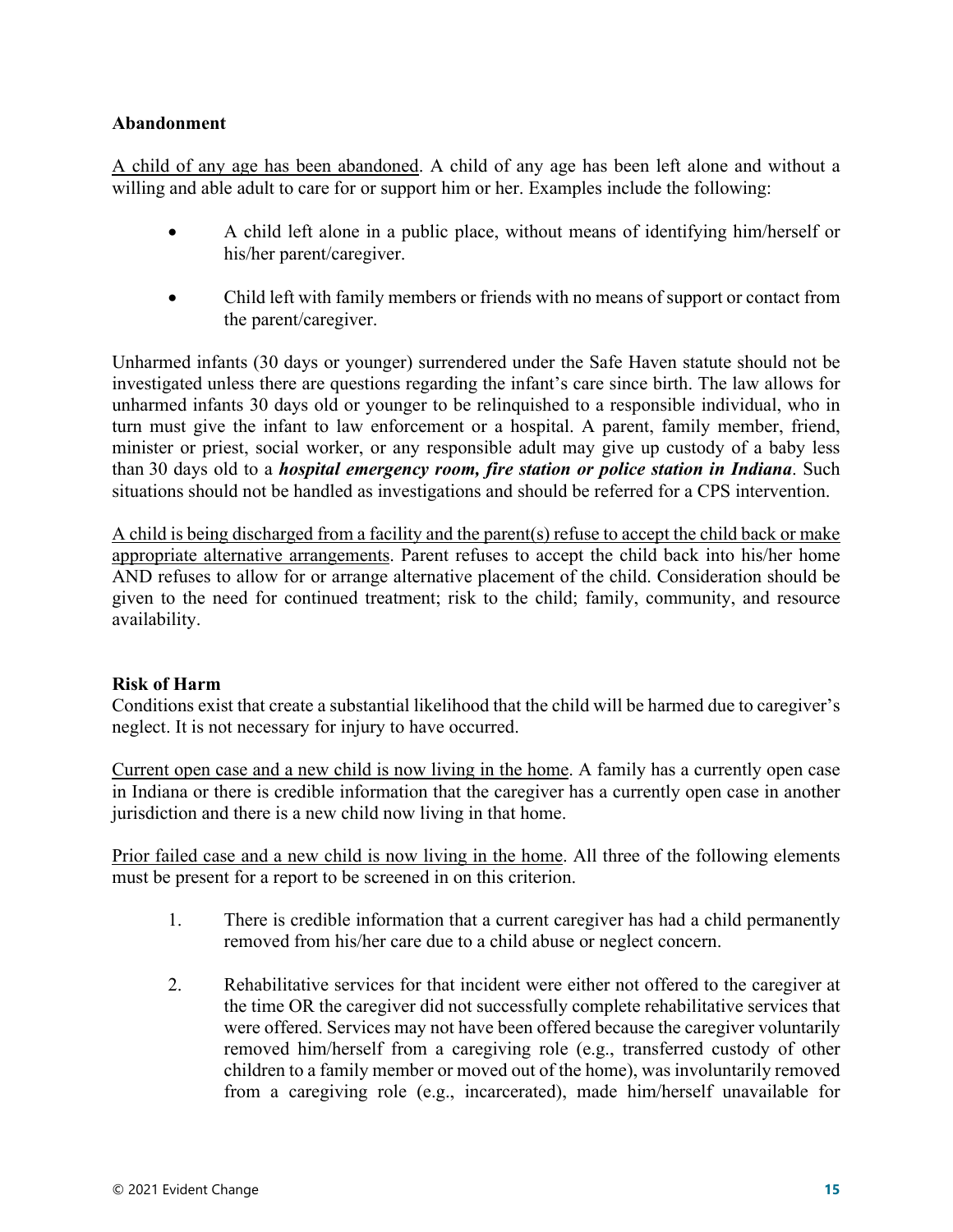services (e.g., unable to locate), or no other children resided with him/her at the time.

3. There is now a new child living in the home.

Prior death or serious injury of a child due to child abuse or neglect, services were not offered or successfully completed, and a new child is now in the home. All three of the following elements must be present for a report to be screened in on this criterion.

- 1. There is credible information that a current caregiver was responsible for the death or serious injury of a child due to neglect/abuse.
- 2. Rehabilitative services for that incident were either not offered to the caregiver at the time OR the caregiver did not successfully complete rehabilitative services that were offered. Services may not have been offered because the caregiver voluntarily removed him/herself from a caregiving role (e.g., transferred custody of other children to a family member or moved out of the home), was involuntarily removed from a caregiving role (e.g., incarcerated), made him/herself unavailable for services (e.g., unable to locate), or no other children resided with him/her at the time.
- 3. There is now a new child living in the home.

Child's basic needs are likely to be unmet due to caregiver impairment. Caregiver's ability to parent appears to be substantially impaired to the extent that the caregiver would be unable to respond to or meet the basic needs of the child (food, clothing, shelter, education, health care) and the caregiver has not made other arrangements for supervision or care of the child. Impairment may be caused by mental or physical health conditions or active substance use.

### **Medical Neglect**

The unreasonable delay, refusal, or failure on the part of the caregiver to seek, obtain, and/or maintain necessary medical, dental, or mental health care when caregiver knows, or should reasonably be expected to know, that such actions may cause adverse impact on the child's health and welfare, and a caregiver's inattention or alternative treatment is causing the condition to worsen. Such actions may include but are not limited to the following:

- Missed appointments, therapies, or other necessary medical and/or mental health treatments;
- Withholding or failing to obtain or maintain medically necessary treatment for a child with life-threatening, acute, or chronic medical conditions;
- Failing to provide comfort measures to infants and children with life-ending conditions;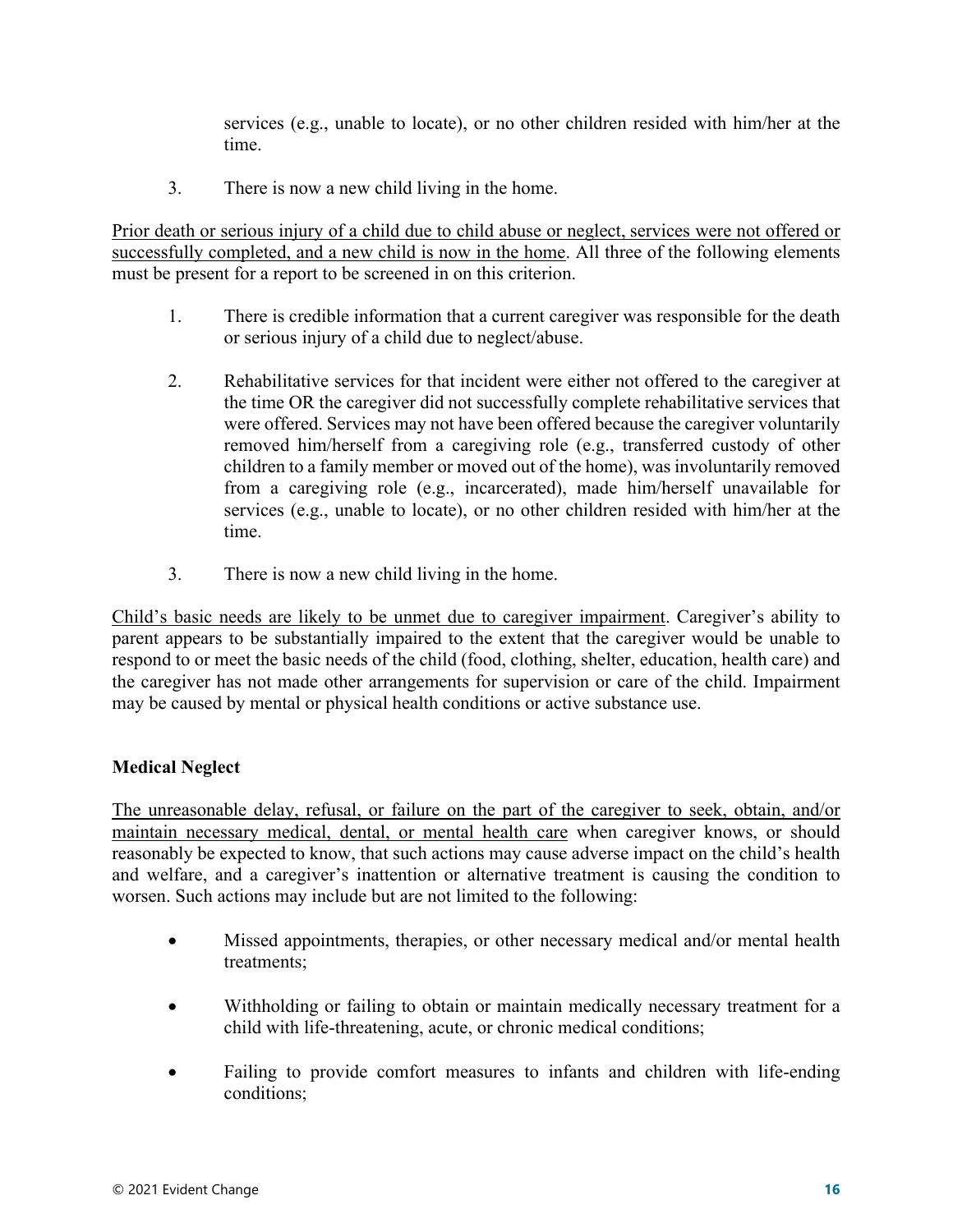- The child has been diagnosed as having non-organic failure to thrive or has indicators of failure to thrive, and a caregiver's inattention or alternative treatment is causing the condition to worsen;
- Caregiver is aware of serious mental health issues, including suicidal threats, actions, or ideations, and is delaying, refusing, or failing to seek, obtain, or maintain mental health care.

# **Educational Neglect**

A child age 5 or 6 is currently or was previously enrolled in school, and the parent is now refusing to allow or failing to support the child in attending school. Child needs to have at least 10 unexcused absences AND there is a significant adverse impact to academic progress (e.g. significant drop in grades, in jeopardy of retention). Consider whether the school has made reasonable efforts to address the issue with the parents (e.g. mailed letters, attempted phone calls, home visits).

A child is age 7–12 and there is unreasonable delay, refusal, or failure on the part of the caregiver to seek, obtain, and/or maintain education for the child.

Child needs to have at least 10 unexcused absences AND there is a significant adverse impact to academic progress (e.g. significant drop in grades, in jeopardy of retention). Consider whether the school has made reasonable efforts to address the issue with the parents (e.g. mailed letters, attempted phone calls, home visits).

A child is age 13 or older, enrolled in school, and not attending to the extent that educational neglect is present.

- Child has over 10 unexcused absences during the current school year;
- There is a significant adverse impact to the child's academic progress (e.g. significant drop in grades, in jeopardy of retention);
- Caregiver has been made aware of the situation; AND
- Information provided indicates that the caregiver refuses to allow or appears unable to support the child in attending school.

**EMOTIONAL INJURY** is an observable, identifiable, and substantial impairment of a child's mental or psychological ability to function as a result of child abuse or neglect.

A child has an observable, identifiable, and substantial impairment of his/her mental or psychological ability to function as a result of an act or failure to act by a parent, caregiver, or household or family member. These acts may include the following: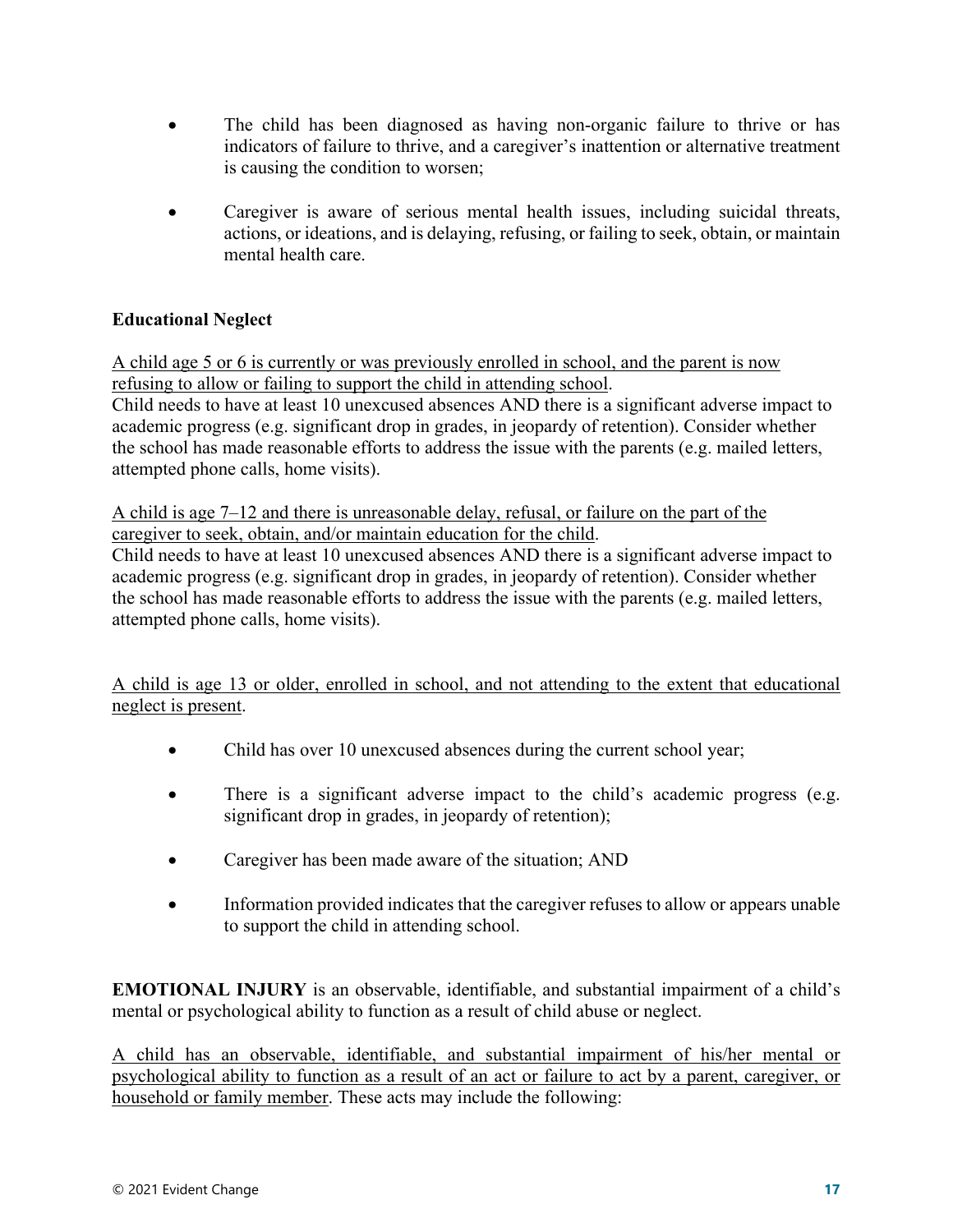- Implied or overt threats of death or serious injury of the child or others;
- Implied or overt threats in the form of pet or animal torture; or
- Constant denigration.

Failure to act may include the following:

- Extensive emotional or physical isolation;
- Confinement:
- Severe lack of engagement or stimulation.

# **SECTION 3. RECOMMENDATION AND OVERRIDES**

# **Initial Screening Recommendation**

Screen out (no maltreatment type is marked)

Mark this decision if no maltreatment type in Section 2 is marked, which means that the referral does not meet statutory requirements for an in-person response.

Screen in (one or more maltreatment types are marked)

Mark this decision if any maltreatment type in Section 2 is marked, which means that at least one reported allegation meets statutory requirements for an in-person response.

# **Overrides**

No overrides apply.

Screen out: Initial recommendation is to screen in, but referral will be screened out because *(mark all that apply)*:

- Insufficient information to locate child/family. The caller was unable to provide enough information about the child's identity and/or location to enable an in-person response. *Do not mark this item if partial information is available*. Screener should either follow up on information to establish child's identity/location or forward screened-in referral for investigation.
- Report of historical event and no current risk of harm described. (Time since alleged incident:
- Allegations have been assessed for the same incident of alleged physical or sexual abuse.
- Other (specify).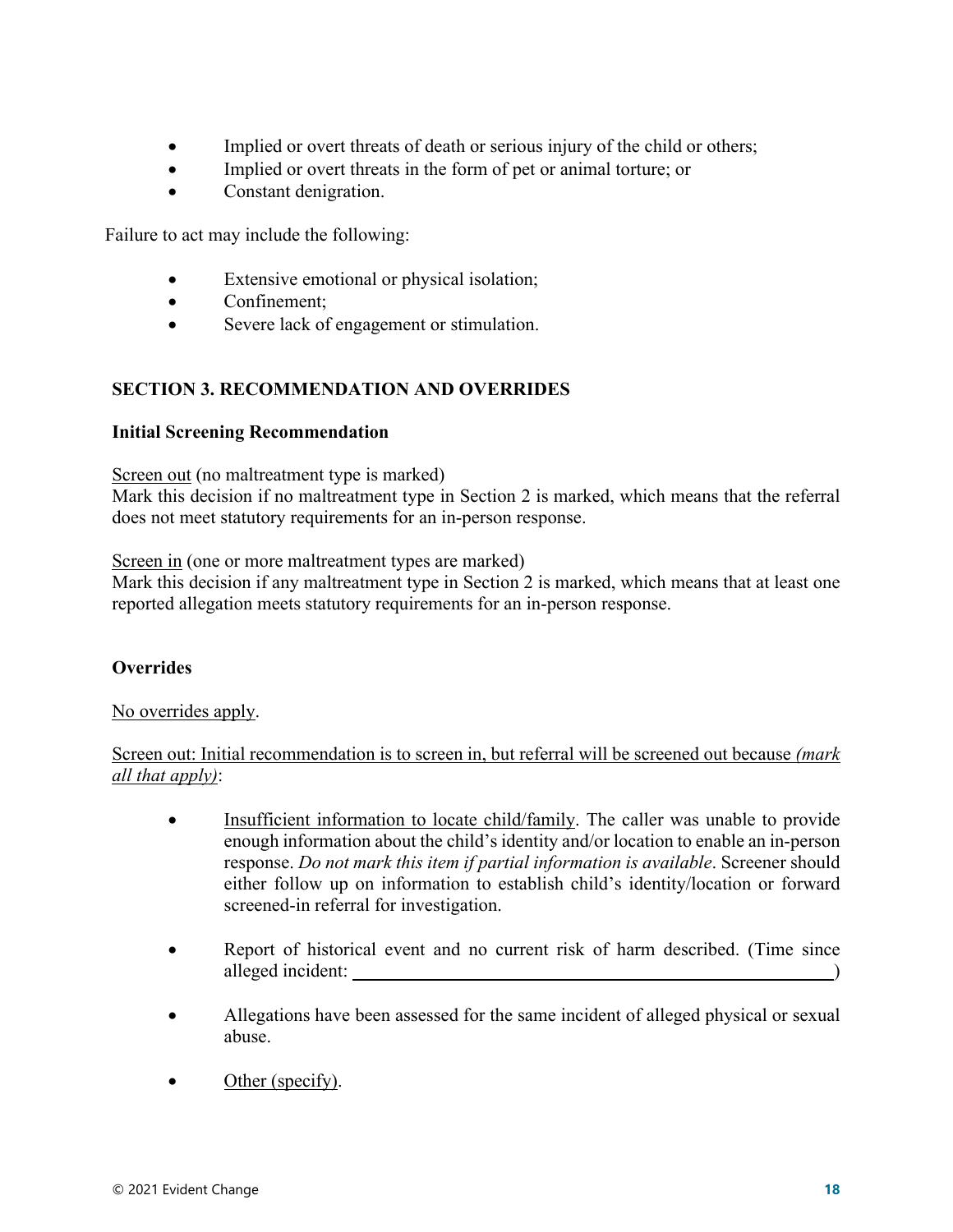Screen in: Initial recommendation is to screen out, but referral will be opened and assigned for child protective services (CPS) assessment because *(mark all that apply)*:

Mark this decision if no maltreatment types in Section 2 are marked, which means that the referral does not meet statutory requirements for an in-person response. However, a referral will be opened and assigned for assessment for local office staff requesting assessment for their office or another reason as specified.

# **Final Screening Decision** *(after consideration of overrides)*

Screen out: No maltreatment type is marked AND no screen-in overrides apply OR a screen out override is marked. Mark this decision if no maltreatment type in Section 2 is marked, which means that the referral does not meet statutory requirements for an in-person response, AND no screen-in overrides in Section 3 are marked or a maltreatment type in Section 2 is marked, which means that the referral meets statutory requirements for an in-person response but a screen-out override has been marked.

Screen in: At least one maltreatment type or screen-in override is marked. Mark this decision if any criteria in Section 2 are marked, which means that at least one reported allegation meets statutory requirements for an in-person response, or at least one screen-in criterion was identified AND no screen-out criteria were marked. For all referrals in which the final screening decision is to screen in, a response time must be identified.

# **SECTION 4. RESPONSE TIME DECISION**

For all screened-in referrals, review criteria for immediate response and mark all that apply. If any apply, immediate response is required by the local agency. If no immediate response criteria exist, mark the type(s) of maltreatment that were identified in the allegations. Response time will be based on the most severe type of maltreatment alleged.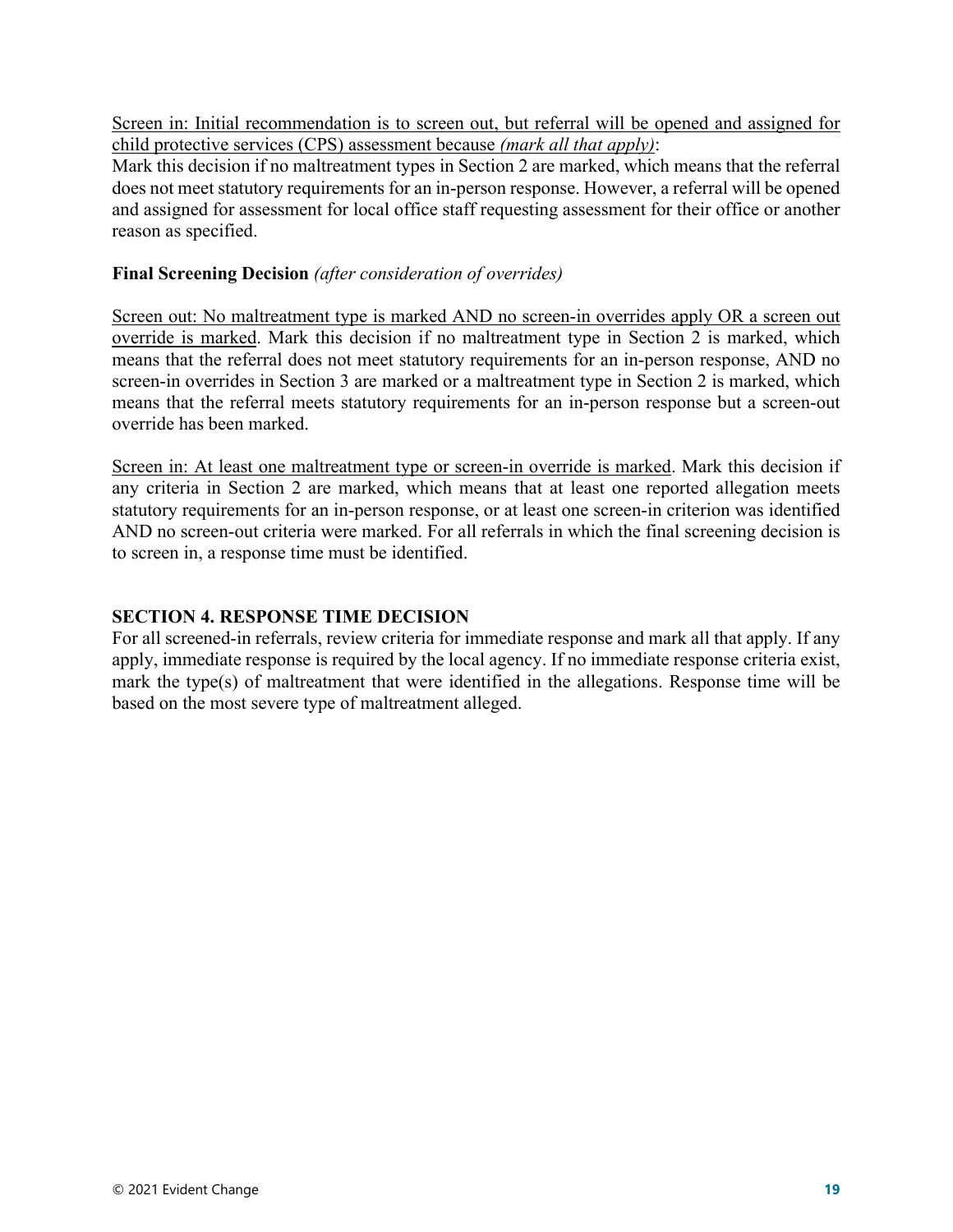# **INDIANA DEPARTMENT OF CHILD SERVICES SDM® CHILD ABUSE AND NEGLECT SCREENING AND RESPONSE TIME ASSESSMENT POLICY AND PROCEDURES**

<span id="page-22-0"></span>

| <b>Which Cases:</b> | The CA/N screening and response time assessment is completed on all<br>referrals. This includes new referrals of child abuse and neglect on open<br>cases.                                                                                                                                                                                                                                                                                                                                       |
|---------------------|--------------------------------------------------------------------------------------------------------------------------------------------------------------------------------------------------------------------------------------------------------------------------------------------------------------------------------------------------------------------------------------------------------------------------------------------------------------------------------------------------|
| Who:                | The hotline worker completes the assessment and the supervisor reviews<br>and approves.                                                                                                                                                                                                                                                                                                                                                                                                          |
| When:               | The screening and response time assessment is completed upon receipt of<br>information that constitutes a referral. This generally occurs while the<br>screener is talking with the reporter making a referral (either over the phone<br>or in person). Occasionally the screener may need to gather information<br>from additional sources as part of the screening process. For these referrals,<br>the screening assessment is completed as soon as all necessary information<br>is gathered. |
| Decision:           | The screening and response time assessment determines whether a referral<br>requires an investigation. If an investigation is required, the immediate                                                                                                                                                                                                                                                                                                                                            |

### **Appropriate Completion**

### **SECTION 1. PRELIMINARY SCREENING**

Complete this section based on information provided by reporter. If any items in this section are selected, the report does not meet criteria for an investigation. A non-investigatory response by the agency may be identified.

response criteria identify if an immediate response is required.

#### **SECTION 2. MALTREATMENT TYPE**

Proceed with review of screening criteria and mark all applicable maltreatment types, using the definitions to ensure that the referral information meets criteria.

### **SECTION 3. RECOMMENDATION AND OVERRIDES**

If any maltreatment type in Section 2 is marked, check "Screen in." If no maltreatment type is marked, check "Screen out."

There are some instances when the initial screening recommendation, based on the presence of maltreatment criteria, does not apply. If the initial screening recommendation is "Screen in," the worker should review only the override reasons for "screen out" to see if any apply. Likewise, if